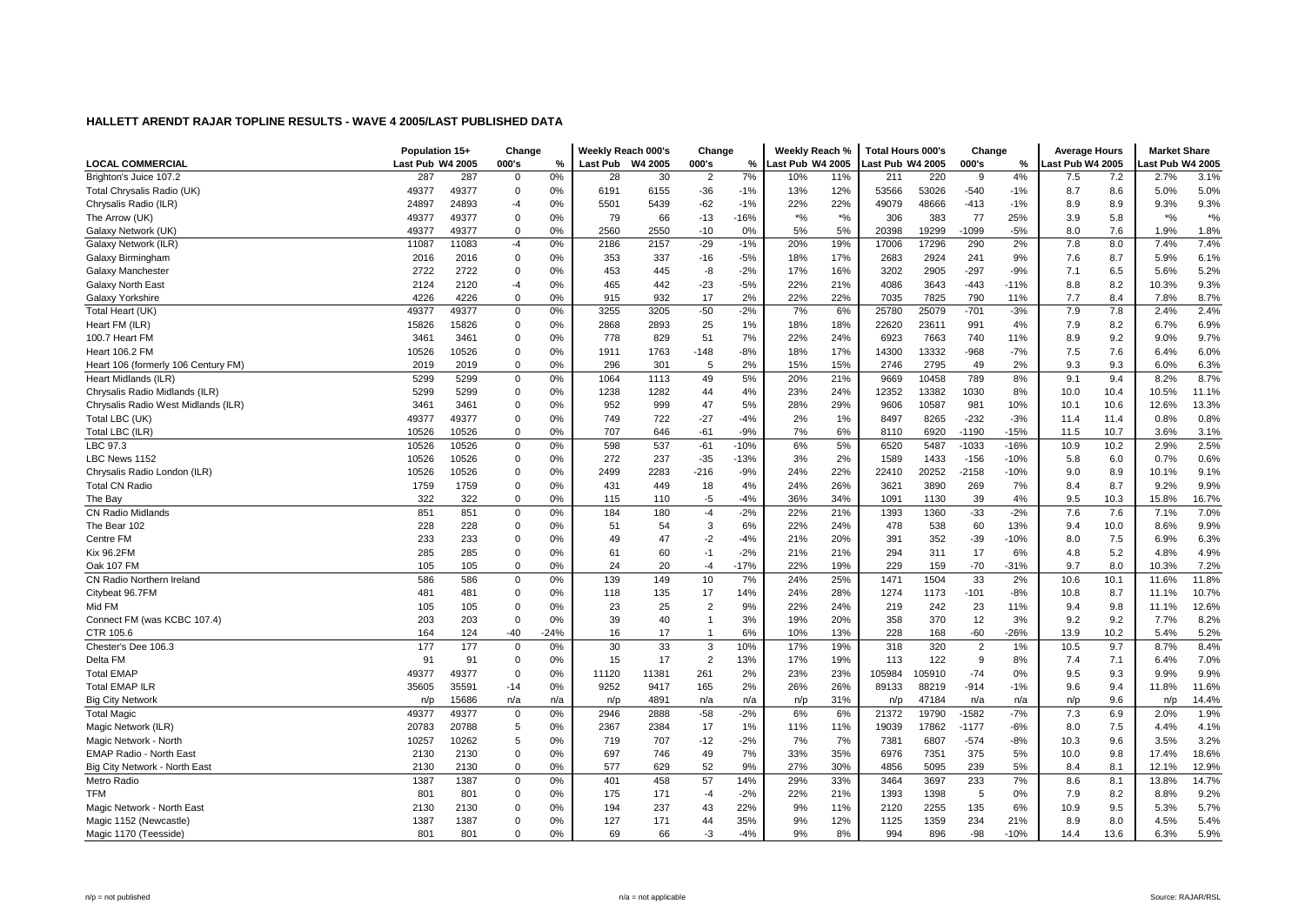|                                          | Population 15+   |       | Change         |       | Weekly Reach 000's |         | Change         |        | Weekly Reach %   |     | <b>Total Hours 000's</b> |       | Change |        | <b>Average Hours</b> |      | <b>Market Share</b> |       |
|------------------------------------------|------------------|-------|----------------|-------|--------------------|---------|----------------|--------|------------------|-----|--------------------------|-------|--------|--------|----------------------|------|---------------------|-------|
| <b>LOCAL COMMERCIAL</b>                  | Last Pub W4 2005 |       | 000's          | %     | Last Pub           | W4 2005 | 000's          | $\%$   | Last Pub W4 2005 |     | ast Pub W4 2005          |       | 000's  | %      | ast Pub W4 2005      |      | ast Pub W4 2005     |       |
| Metro Radio/Magic 1152                   | 1387             | 1387  | $\Omega$       | 0%    | 472                | 538     | 66             | 14%    | 34%              | 39% | 4589                     | 5056  | 467    | 10%    | 9.7                  | 9.4  | 18.3%               | 20.2% |
| TFM/Magic 1170                           | 801              | 801   | $\mathbf 0$    | 0%    | 226                | 210     | $-16$          | $-7%$  | 28%              | 26% | 2387                     | 2295  | $-92$  | $-4%$  | 10.6                 | 10.9 | 15.1%               | 15.0% |
| <b>EMAP Radio - North West</b>           | 4973             | 4975  | $\overline{2}$ | 0%    | 1487               | 1517    | 30             | 2%     | 30%              | 30% | 15452                    | 15851 | 399    | 3%     | 10.4                 | 10.4 | 14.7%               | 15.1% |
| Big City Network - North West            | 4869             | 4871  | $\overline{2}$ | 0%    | 1351               | 1375    | 24             | 2%     | 28%              | 28% | 13138                    | 13280 | 142    | 1%     | 9.7                  | 9.7  | 12.8%               | 12.9% |
| Radio City 96.7                          | 1763             | 1766  | 3              | 0%    | 476                | 507     | 31             | 7%     | 27%              | 29% | 5347                     | 5822  | 475    | 9%     | 11.2                 | 11.5 | 13.8%               | 14.9% |
| Key 103 (Manchester)                     | 2722             | 2722  | $\mathbf 0$    | 0%    | 557                | 597     | 40             | 7%     | 20%              | 22% | 5226                     | 4528  | $-698$ | $-13%$ | 9.4                  | 7.6  | 9.1%                | 8.3%  |
| 97.4 Rock FM                             | 1334             | 1334  | $\mathbf 0$    | 0%    | 306                | 317     | 11             | 4%     | 23%              | 24% | 2397                     | 2457  | 60     | 3%     | 7.8                  | 7.7  | 8.9%                | 9.1%  |
| Magic Network - North West               | 4964             | 4966  | $\overline{2}$ | 0%    | 263                | 255     | -8             | $-3%$  | 5%               | 5%  | 2314                     | 2571  | 257    | 11%    | 8.8                  | 10.1 | 2.2%                | 2.4%  |
| Magic 1548 (Liverpool)                   | 1763             | 1766  | 3              | 0%    | 86                 | 100     | 14             | 16%    | 5%               | 6%  | 884                      | 1050  | 166    | 19%    | 10.3                 | 10.5 | 2.3%                | 2.7%  |
| Magic 1152 (Manchester)                  | 2722             | 2722  | $\Omega$       | 0%    | 118                | 111     | $-7$           | $-6%$  | 4%               | 4%  | 1135                     | 1290  | 155    | 14%    | 9.6                  | 11.6 | 2.0%                | 2.4%  |
| Magic 999 (Preston)                      | 1098             | 1098  | 0              | 0%    | 50                 | 42      | -8             | -16%   | 5%               | 4%  | 419                      | 386   | $-33$  | $-8%$  | 8.4                  | 9.1  | 1.9%                | 1.7%  |
| Key 103/Magic 1152 (Manchester)          | 2722             | 2722  | $\mathbf 0$    | 0%    | 621                | 676     | 55             | 9%     | 23%              | 25% | 6361                     | 5818  | $-543$ | $-9%$  | 10.2                 | 8.6  | 11.1%               | 10.7% |
| Radio City 96.7/Magic 1548               | 1763             | 1766  | 3              | 0%    | 518                | 557     | 39             | 8%     | 29%              | 32% | 6232                     | 6872  | 640    | 10%    | 12.0                 | 12.3 | 16.1%               | 17.5% |
| 97.4 Rock FM/Magic 999                   | 1438             | 1438  | $\mathbf 0$    | 0%    | 339                | 347     | 8              | 2%     | 24%              | 24% | 2816                     | 2843  | 27     | 1%     | 8.3                  | 8.2  | 9.6%                | 9.7%  |
| EMAP Radio - Yorkshire                   | 3162             | 3165  | 3              | 0%    | 956                | 929     | $-27$          | $-3%$  | 30%              | 29% | 8916                     | 8632  | $-284$ | $-3%$  | 9.3                  | 9.3  | 13.2%               | 12.7% |
| Big City Network - Yorkshire             | 3162             | 3165  | 3              | 0%    | 812                | 798     | $-14$          | $-2%$  | 26%              | 25% | 5969                     | 6652  | 683    | 11%    | 7.3                  | 8.3  | 8.8%                | 9.8%  |
| 96.3 Radio Aire                          | 941              | 944   | 3              | 0%    | 177                | 161     | $-16$          | $-9%$  | 19%              | 17% | 1123                     | 1418  | 295    | 26%    | 6.3                  | 8.8  | 6.2%                | 7.5%  |
| Hallam FM                                | 1280             | 1280  | $\mathbf 0$    | 0%    | 413                | 397     | $-16$          | $-4%$  | 32%              | 31% | 2482                     | 2983  | 501    | 20%    | 6.0                  | 7.5  | 9.1%                | 11.0% |
| 96.9 Viking FM                           | 1109             | 1109  | $\mathbf 0$    | 0%    | 226                | 247     | 21             | 9%     | 20%              | 22% | 2358                     | 2251  | $-107$ | $-5%$  | 10.4                 | 9.1  | 9.0%                | 8.8%  |
| Magic Network - Yorkshire                | 3162             | 3165  | 3              | 0%    | 261                | 216     | $-45$          | $-17%$ | 8%               | 7%  | 2947                     | 1980  | $-967$ | $-33%$ | 11.3                 | 9.2  | 4.4%                | 2.9%  |
| Magic 828 (Leeds)                        | 941              | 944   | 3              | 0%    | 141                | 95      | $-46$          | $-33%$ | 15%              | 10% | 1565                     | 807   | $-758$ | $-48%$ | 11.1                 | 8.5  | 8.6%                | 4.3%  |
| Magic AM (Sheffield)                     | 1280             | 1280  | $\mathbf 0$    | 0%    | 66                 | 53      | $-13$          | $-20%$ | 5%               | 4%  | 669                      | 417   | $-252$ | $-38%$ | 10.1                 | 7.8  | 2.5%                | 1.5%  |
| Magic 1161 (Hull)                        | 1109             | 1109  | $\mathbf 0$    | 0%    | 54                 | 65      | 11             | 20%    | 5%               | 6%  | 714                      | 577   | $-137$ | $-19%$ | 13.2                 | 8.9  | 2.7%                | 2.2%  |
| 96.3 Radio Aire/Magic 828                | 941              | 944   | 3              | 0%    | 269                | 234     | $-35$          | $-13%$ | 29%              | 25% | 2688                     | 2225  | $-463$ | $-17%$ | 10.0                 | 9.5  | 14.8%               | 11.8% |
| Hallam FM/Magic AM                       | 1280             | 1280  | $\Omega$       | 0%    | 446                | 426     | $-20$          | $-4%$  | 35%              | 33% | 3151                     | 3399  | 248    | 8%     | 7.1                  | 8.0  | 11.6%               | 12.6% |
| 96.9 Viking FM/Magic 1161                | 1109             | 1109  | $\mathbf 0$    | 0%    | 247                | 275     | 28             | 11%    | 22%              | 25% | 3072                     | 2828  | $-244$ | $-8%$  | 12.4                 | 10.3 | 11.7%               | 11.0% |
| <b>Total Kerrang!</b>                    | 49377            | 49377 | $\mathbf 0$    | 0%    | 1214               | 1149    | $-65$          | $-5%$  | 2%               | 2%  | 5688                     | 5220  | $-468$ | $-8%$  | 4.7                  | 4.5  | 0.5%                | 0.5%  |
| Kerrang! 105.2                           | 3461             | 3468  | $\overline{7}$ | 0%    | 320                | 354     | 34             | 11%    | 9%               | 10% | 2272                     | 2454  | 182    | 8%     | 7.1                  | 6.9  | 2.9%                | 3.0%  |
| EMAP Radio London (Magic 105.4/Kiss 100) | 10526            | 10526 | $\Omega$       | 0%    | 2607               | 2732    | 125            | 5%     | 25%              | 26% | 19649                    | 19021 | $-628$ | $-3%$  | 7.5                  | 7.0  | 8.8%                | 8.6%  |
| Kiss 100 FM                              | 10526            | 10526 | $\mathbf 0$    | 0%    | 1363               | 1432    | 69             | 5%     | 13%              | 14% | 7806                     | 8148  | 342    | 4%     | 5.7                  | 5.7  | 3.5%                | 3.7%  |
| Magic 105.4                              | 10526            | 10526 | $\mathbf 0$    | 0%    | 1712               | 1672    | $-40$          | $-2%$  | 16%              | 16% | 11843                    | 10873 | $-970$ | $-8%$  | 6.9                  | 6.5  | 5.3%                | 4.9%  |
| <b>Total Kiss</b>                        | 49377            | 49377 | $\mathbf 0$    | 0%    | 2369               | 2303    | $-66$          | $-3%$  | 5%               | 5%  | 11510                    | 11491 | $-19$  | 0%     | 4.9                  | 5.0  | 1.1%                | 1.1%  |
| <b>EMAP Total Scotland</b>               | 4208             | 4180  | $-28$          | $-1%$ | 1778               | 1794    | 16             | 1%     | 42%              | 43% | 22284                    | 21833 | $-451$ | $-2%$  | 12.5                 | 12.2 | 26.3%               | 25.0% |
| <b>EMAP Central Scotland</b>             | 2805             | 2748  | $-57$          | $-2%$ | 1042               | 1047    | 5              | 0%     | 37%              | 38% | 12463                    | 12071 | $-392$ | $-3%$  | 12.0                 | 11.5 | 22.4%               | 21.3% |
| <b>Total Radio Clyde</b>                 | 1834             | 1834  | $\Omega$       | 0%    | 696                | 721     | 25             | 4%     | 38%              | 39% | 8322                     | 8585  | 263    | 3%     | 11.9                 | 11.9 | 23.9%               | 23.3% |
| Clyde 1 FM                               | 1834             | 1834  | $\mathbf 0$    | 0%    | 580                | 588     | 8              | 1%     | 32%              | 32% | 5662                     | 5504  | $-158$ | $-3%$  | 9.8                  | 9.4  | 16.3%               | 14.9% |
| Clyde 2                                  | 1834             | 1834  | $\mathbf 0$    | 0%    | 285                | 316     | 31             | 11%    | 16%              | 17% | 2661                     | 3081  | 420    | 16%    | 9.3                  | 9.8  | 7.7%                | 8.3%  |
| <b>Total Radio Forth</b>                 | 1124             | 1041  | -83            | $-7%$ | 355                | 335     | $-20$          | $-6%$  | 32%              | 32% | 4141                     | 3478  | $-663$ | $-16%$ | 11.7                 | 10.4 | 17.4%               | 15.5% |
| ForthOne                                 | 1124             | 1041  | -83            | $-7%$ | 312                | 302     | $-10$          | $-3%$  | 28%              | 29% | 3114                     | 2786  | $-328$ | $-11%$ | 10.0                 | 9.2  | 13.1%               | 12.5% |
| Forth <sub>2</sub>                       | 1124             | 1041  | $-83$          | $-7%$ | 114                | 88      | $-26$          | $-23%$ | 10%              | 8%  | 1027                     | 692   | $-335$ | $-33%$ | 9.0                  | 7.9  | 4.3%                | 3.1%  |
| Total Radio Tay                          | 373              | 373   | $\mathbf 0$    | 0%    | 169                | 170     | $\overline{1}$ | 1%     | 45%              | 46% | 2205                     | 2447  | 242    | 11%    | 13.0                 | 14.4 | 32.2%               | 34.0% |
| Tay-FM                                   | 373              | 373   | $\mathbf 0$    | 0%    | 125                | 116     | -9             | $-7%$  | 33%              | 31% | 1266                     | 1314  | 48     | 4%     | 10.2                 | 11.3 | 18.5%               | 18.3% |
| Radio Tay-AM                             | 373              | 373   | $\Omega$       | 0%    | 82                 | 97      | 15             | 18%    | 22%              | 26% | 939                      | 1133  | 194    | 21%    | 11.4                 | 11.6 | 13.7%               | 15.8% |
| <b>Total Northsound Radio</b>            | 297              | 297   | $\mathbf 0$    | 0%    | 157                | 158     | $\overline{1}$ | 1%     | 53%              | 53% | 1911                     | 1863  | $-48$  | $-3%$  | 12.1                 | 11.8 | 30.0%               | 30.2% |
| Northsound One                           | 297              | 297   | $\Omega$       | 0%    | 140                | 139     | $-1$           | $-1%$  | 47%              | 47% | 1367                     | 1326  | $-41$  | $-3%$  | 9.8                  | 9.5  | 21.5%               | 21.5% |
| Northsound Two                           | 297              | 297   | 0              | 0%    | 58                 | 57      | $-1$           | $-2%$  | 19%              | 19% | 544                      | 538   | -6     | $-1%$  | 9.4                  | 9.4  | 8.5%                | 8.7%  |
| West Sound (inc. West FM)                | 377              | 377   | $\mathbf 0$    | 0%    | 166                | 163     | -3             | $-2%$  | 44%              | 43% | 2109                     | 1983  | $-126$ | $-6%$  | 12.7                 | 12.1 | 31.1%               | 28.2% |
| Moray Firth Radio                        | 236              | 236   | $\mathbf 0$    | 0%    | 108                | 111     | 3              | 3%     | 46%              | 47% | 1424                     | 1392  | $-32$  | $-2%$  | 13.1                 | 12.5 | 25.2%               | 25.3% |
| Radio Borders                            | 102              | 102   | $\mathbf 0$    | 0%    | 56                 | 55      | $-1$           | $-2%$  | 54%              | 54% | 850                      | 836   | $-14$  | $-2%$  | 15.3                 | 15.1 | 39.9%               | 39.2% |
| C.F.M.Radio                              | 235              | 235   | $\Omega$       | 0%    | 101                | 105     | $\overline{4}$ | 4%     | 43%              | 44% | 1341                     | 1384  | 43     | 3%     | 13.3                 | 13.2 | 25.7%               | 25.6% |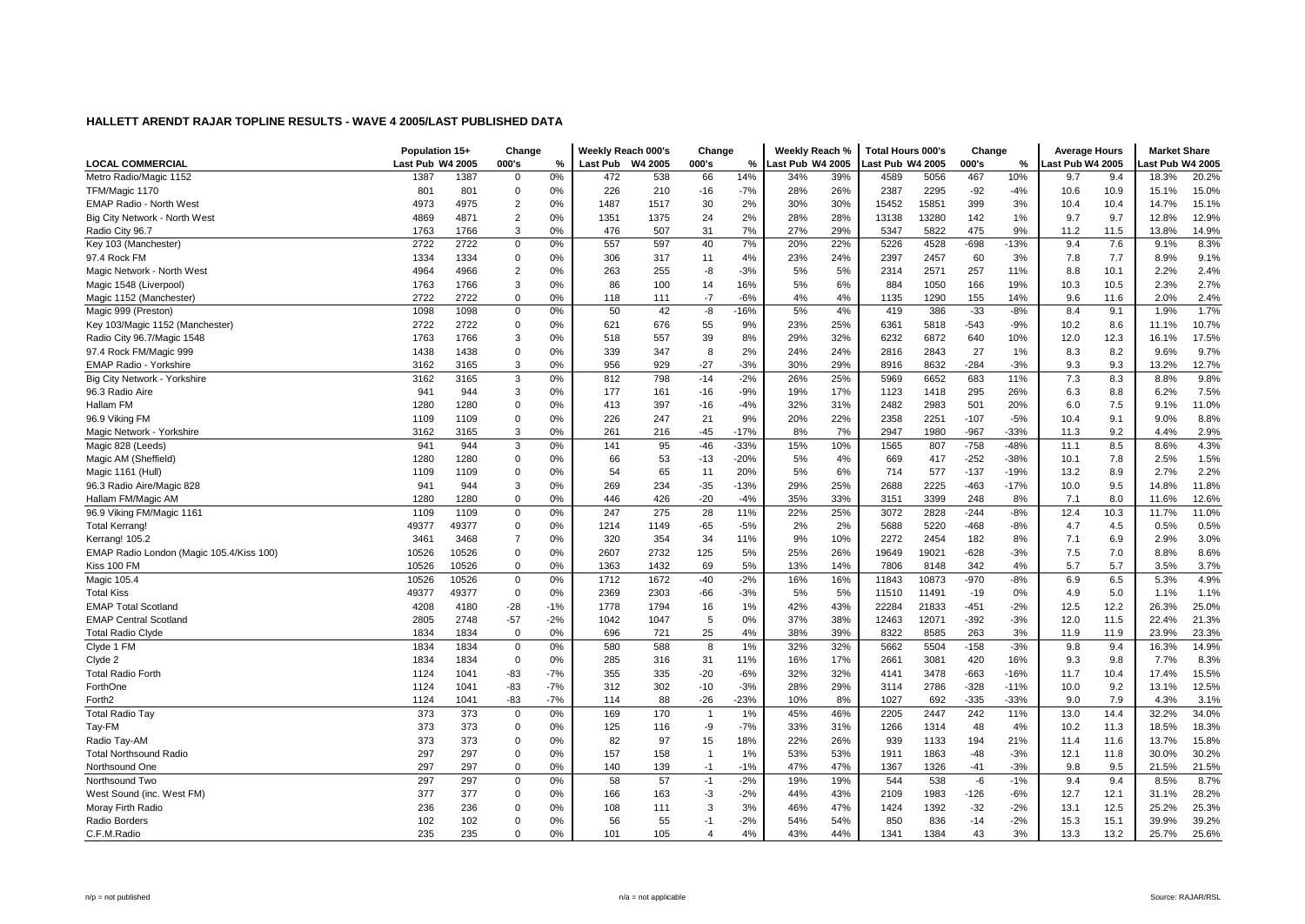|                                      | Population 15+   |       | Change         |       | Weekly Reach 000's |         | Change         |        | Weekly Reach %   |               | <b>Total Hours 000's</b> |        | Change         |        | <b>Average Hours</b> |      | <b>Market Share</b> |                    |
|--------------------------------------|------------------|-------|----------------|-------|--------------------|---------|----------------|--------|------------------|---------------|--------------------------|--------|----------------|--------|----------------------|------|---------------------|--------------------|
| LOCAL COMMERCIAL                     | Last Pub W4 2005 |       | 000's          | ℅     | Last Pub           | W4 2005 | 000's          | %      | Last Pub W4 2005 |               | Last Pub W4 2005         |        | 000's          | %      | ast Pub W4 2005      |      | ast Pub W4 2005     |                    |
| Downtown Radio (DTR) / Cool FM       | 1339             | 1339  | $\mathbf 0$    | 0%    | 547                | 533     | $-14$          | $-3%$  | 41%              | 40%           | 5938                     | 5762   | $-176$         | $-3%$  | 10.9                 | 10.8 | 20.2%               | 19.2%              |
| Cool FM                              | 917              | 917   | $\mathbf 0$    | 0%    | 326                | 305     | $-21$          | $-6%$  | 36%              | 33%           | 3347                     | 3109   | $-238$         | $-7%$  | 10.3                 | 10.2 | 15.7%               | 14.6%              |
| Downtown Radio (DTR)                 | 1339             | 1339  | 0              | 0%    | 297                | 294     | -3             | $-1%$  | 22%              | 22%           | 2592                     | 2653   | 61             | 2%     | 8.7                  | 9.0  | 8.8%                | 8.8%               |
| Wave 105 FM                          | 1801             | 1803  | $\overline{2}$ | 0%    | 355                | 380     | 25             | 7%     | 20%              | 21%           | 3123                     | 3416   | 293            | 9%     | 8.8                  | 9.0  | 7.3%                | 8.1%               |
| <b>Total Vibe FM</b>                 | 4004             | 4004  | 0              | 0%    | 549                | 532     | $-17$          | $-3%$  | 14%              | 13%           | 4333                     | 4173   | $-160$         | $-4%$  | 7.9                  | 7.8  | 4.9%                | 4.8%               |
| Vibe East                            | 1845             | 1845  | 0              | 0%    | 295                | 305     | 10             | 3%     | 16%              | 17%           | 2336                     | 2423   | 87             | 4%     | 7.9                  | 7.9  | 5.8%                | 5.9%               |
| Vibe West                            | 2159             | 2159  | 0              | 0%    | 254                | 227     | $-27$          | $-11%$ | 12%              | 11%           | 1997                     | 1750   | $-247$         | $-12%$ | 7.9                  | 7.7  | 4.2%                | 3.8%               |
| Energy FM                            | n/p              | 64    | n/a            | n/a   | n/p                | 12      | n/a            | n/a    | n/p              | 19%           | n/p                      | 98     | n/a            | n/a    | n/p                  | 7.9  | n/p                 | 6.4%               |
| <b>Total GCap Media UK</b>           | 49377            | 49377 | 0              | 0%    | 16600              | 16332   | $-268$         | $-2%$  | 34%              | 33%           | 158768                   | 154432 | -4336          | $-3%$  | 9.6                  | 9.5  | 14.9%               | 14.5%              |
| GCap Media - National Brands Total   | 49377            | 49377 | 0              | 0%    | 10528              | 10359   | $-169$         | $-2%$  | 21%              | 21%           | 85158                    | 84398  | $-760$         | $-1%$  | 8.1                  | 8.1  | 8.0%                | 7.9%               |
| Classic FM                           | 49377            | 49377 | 0              | 0%    | 5842               | 5910    | 68             | 1%     | 12%              | 12%           | 44069                    | 45140  | 1071           | 2%     | 7.5                  | 7.6  | 4.1%                | 4.3%               |
| <b>Capital Disney</b>                | 49377            | 49377 | 0              | 0%    | 52                 | 34      | $-18$          | $-35%$ | $*9/6$           | $*$ %         | 324                      | 127    | $-197$         | $-61%$ | 6.2                  | 3.7  | $*9/6$              | $*$ %              |
| Capital Life                         | 49377            | 49377 | 0              | 0%    | 60                 | 85      | 25             | 42%    | $^{\ast}$ %      | $*$ %         | 227                      | 759    | 532            | 234%   | 3.8                  | 8.9  | $*$ %               | 0.1%               |
| Core                                 | 49377            | 49377 | 0              | 0%    | 113                | 104     | -9             | $-8%$  | $^{\ast}$ %      | $*$ %         | 226                      | 497    | 271            | 120%   | 2.0                  | 4.8  | $*9/6$              | $*$ %              |
| <b>Planet Rock</b>                   | 49377            | 49377 | $\mathbf 0$    | 0%    | 341                | 325     | $-16$          | $-5%$  | 1%               | 1%            | 1747                     | 1469   | $-278$         | $-16%$ | 5.1                  | 4.5  | 0.2%                | 0.1%               |
| The Storm                            | 49377            | 49377 | 0              | 0%    | 76                 | 61      | $-15$          | $-20%$ | $*$ %            | $\frac{1}{2}$ | 171                      | 178    | $\overline{7}$ | 4%     | 2.3                  | 2.9  | $\boldsymbol{*}$ %  | $\boldsymbol{*}$ % |
| Total Choice (UK)                    | 49377            | 49377 | 0              | 0%    | 605                | 612     | $\overline{7}$ | 1%     | 1%               | 1%            | 3397                     | 4564   | 1167           | 34%    | 5.6                  | 7.5  | 0.3%                | 0.4%               |
| Total XFM (UK)                       | 49377            | 49377 | 0              | 0%    | 760                | 625     | $-135$         | $-18%$ | 2%               | 1%            | 4835                     | 3840   | $-995$         | $-21%$ | 6.4                  | 6.1  | 0.5%                | 0.4%               |
| GCap Media Gold Networks UK          | 49377            | 49377 | 0              | 0%    | 2019               | 2005    | $-14$          | $-1%$  | 4%               | 4%            | 16837                    | 17073  | 236            | 1%     | 8.3                  | 8.5  | 1.6%                | 1.6%               |
| <b>Total Capital Gold Network UK</b> | 49377            | 49377 | $\mathbf 0$    | 0%    | 1304               | 1285    | $-19$          | $-1%$  | 3%               | 3%            | 9133                     | 9285   | 152            | 2%     | 7.0                  | 7.2  | 0.9%                | 0.9%               |
| <b>Total Classic Gold Network UK</b> | 49377            | 49377 | $\mathbf 0$    | 0%    | 782                | 791     | 9              | 1%     | 2%               | 2%            | 7704                     | 7788   | 84             | 1%     | 9.9                  | 9.8  | 0.7%                | 0.7%               |
| Total Century Network (UK)           | 49377            | 49377 | 0              | 0%    | 1574               | 1576    | $\overline{c}$ | 0%     | 3%               | 3%            | 12431                    | 12011  | $-420$         | -3%    | 7.9                  | 7.6  | 1.2%                | 1.1%               |
| GCap Media - Local Brands Total      | 37854            | 37892 | 38             | 0%    | 10806              | 10654   | $-152$         | $-1%$  | 29%              | 28%           | 106284                   | 102341 | -3943          | $-4%$  | 9.8                  | 9.6  | 13.0%               | 12.5%              |
| The One Network                      | 31040            | 31074 | 34             | 0%    | 8110               | 7962    | $-148$         | $-2%$  | 26%              | 26%           | 73510                    | 70034  | $-3476$        | $-5%$  | 9.1                  | 8.8  | 10.8%               | 10.3%              |
| 95.8 Capital FM                      | 10526            | 10526 | $\mathbf 0$    | 0%    | 1805               | 1802    | -3             | 0%     | 17%              | 17%           | 11293                    | 13090  | 1797           | 16%    | 6.3                  | 7.3  | 5.1%                | 5.9%               |
| 96.4 BRMB                            | 2020             | 2020  | 0              | 0%    | 474                | 514     | 40             | 8%     | 23%              | 25%           | 3308                     | 3782   | 474            | 14%    | 7.0                  | 7.4  | 7.2%                | 7.8%               |
| FOX FM                               | 576              | 571   | $-5$           | $-1%$ | 173                | 177     | $\overline{4}$ | 2%     | 30%              | 31%           | 1772                     | 1617   | $-155$         | $-9%$  | 10.2                 | 9.1  | 13.5%               | 13.0%              |
| Invicta FM                           | 1135             | 1129  | -6             | $-1%$ | 387                | 371     | $-16$          | $-4%$  | 34%              | 33%           | 4116                     | 3990   | $-126$         | $-3%$  | 10.6                 | 10.8 | 13.3%               | 13.5%              |
| 103.2 Power FM                       | 1081             | 1081  | 0              | 0%    | 271                | 268     | -3             | $-1%$  | 25%              | 25%           | 2710                     | 2335   | $-375$         | $-14%$ | 10.0                 | 8.7  | 10.5%               | 9.4%               |
| Southern FM                          | 938              | 950   | 12             | 1%    | 320                | 314     | -6             | $-2%$  | 34%              | 33%           | 3761                     | 3748   | $-13$          | 0%     | 11.7                 | 11.9 | 15.7%               | 15.7%              |
| Red Dragon FM                        | 918              | 918   | $\mathbf 0$    | 0%    | 269                | 271     | $\overline{2}$ | 1%     | 29%              | 30%           | 2354                     | 2348   | -6             | 0%     | 8.8                  | 8.7  | 12.7%               | 13.1%              |
| Beat 106                             | 2636             | 2619  | $-17$          | $-1%$ | 379                | 367     | $-12$          | $-3%$  | 14%              | 14%           | 2480                     | 2679   | 199            | 8%     | 6.5                  | 7.3  | 4.7%                | 4.9%               |
| Beat 106 (East)                      | 1124             | 1124  | $\mathbf 0$    | 0%    | 182                | 166     | $-16$          | $-9%$  | 16%              | 15%           | 1282                     | 1194   | $-88$          | $-7%$  | 7.1                  | 7.2  | 5.4%                | 4.9%               |
| Beat 106 (West)                      | 1665             | 1649  | -16            | $-1%$ | 232                | 238     | 6              | 3%     | 14%              | 14%           | 1417                     | 1756   | 339            | 24%    | 6.1                  | 7.4  | 4.4%                | 5.2%               |
| Q103                                 | 367              | 372   | 5              | 1%    | 100                | 97      | -3             | $-3%$  | 27%              | 26%           | 603                      | 609    | 6              | 1%     | 6.0                  | 6.3  | 8.4%                | 8.2%               |
| 102.7 Hereward FM                    | 374              | 374   | $\mathbf 0$    | 0%    | 100                | 109     | 9              | 9%     | 27%              | 29%           | 751                      | 807    | 56             | 7%     | 7.5                  | 7.4  | 10.7%               | 10.1%              |
| FM 103 Horizon                       | 225              | 225   | $\mathbf 0$    | 0%    | 70                 | 64      | -6             | $-9%$  | 31%              | 28%           | 728                      | 549    | $-179$         | $-25%$ | 10.3                 | 8.6  | 15.0%               | 12.0%              |
| 96.9 Chiltern FM (Bedford)           | 330              | 330   | 0              | 0%    | 106                | 108     | $\overline{2}$ | 2%     | 32%              | 33%           | 993                      | 742    | $-251$         | $-25%$ | 9.4                  | 6.9  | 13.8%               | 10.7%              |
| 97.6 Chiltern FM (Dunstable/Luton)   | 680              | 680   | $\mathbf 0$    | 0%    | 173                | 177     | $\overline{4}$ | 2%     | 25%              | 26%           | 1870                     | 1590   | $-280$         | $-15%$ | 10.8                 | 9.0  | 11.4%               | 10.3%              |
| Broadland 102                        | 619              | 619   | 0              | 0%    | 196                | 208     | 12             | 6%     | 32%              | 34%           | 2075                     | 1657   | $-418$         | $-20%$ | 10.6                 | 8.0  | 14.2%               | 11.4%              |
| <b>SGR FM Total</b>                  | 613              | 620   | $\overline{7}$ | 1%    | 190                | 181     | -9             | $-5%$  | 31%              | 29%           | 1956                     | 1792   | $-164$         | $-8%$  | 10.3                 | 9.9  | 13.3%               | 12.1%              |
| <b>SGR FM</b>                        | 501              | 509   | 8              | 2%    | 134                | 128     | -6             | $-4%$  | 27%              | 25%           | 1306                     | 1074   | $-232$         | $-18%$ | 9.8                  | 8.4  | 10.8%               | 8.9%               |
| <b>SGR Colchester</b>                | 160              | 160   | 0              | 0%    | 58                 | 56      | $-2$           | $-3%$  | 36%              | 35%           | 491                      | 519    | 28             | 6%     | 8.5                  | 9.3  | 13.5%               | 14.2%              |
| 2-TEN FM                             | 683              | 686   | 3              | 0%    | 198                | 209     | 11             | 6%     | 29%              | 30%           | 1569                     | 1468   | $-101$         | $-6%$  | 7.9                  | 7.0  | 11.0%               | 9.7%               |
| 2CR FM                               | 575              | 575   | $\mathbf 0$    | 0%    | 151                | 148     | -3             | $-2%$  | 26%              | 26%           | 1263                     | 1109   | $-154$         | $-12%$ | 8.4                  | 7.5  | 9.2%                | 7.8%               |
| Essex FM (inc. Ten-17 101.7FM)       | 1154             | 1154  | 0              | 0%    | 326                | 306     | $-20$          | $-6%$  | 28%              | 27%           | 3424                     | 3380   | $-44$          | $-1%$  | 10.5                 | 11.0 | 12.6%               | 12.5%              |
| Mercury FM (Surrey & Sussex)         | 384              | 416   | 32             | 8%    | 82                 | 94      | 12             | 15%    | 21%              | 22%           | 858                      | 964    | 106            | 12%    | 10.4                 | 10.3 | 10.5%               | 10.7%              |
| Mercury FM (Herts)                   | 317              | 317   | 0              | 0%    | 42                 | 39      | -3             | $-7%$  | 13%              | 12%           | 355                      | 270    | $-85$          | $-24%$ | 8.5                  | 7.0  | 5.0%                | 4.1%               |
| 105.4 Leicester Sound FM             | 609              | 609   | 0              | 0%    | 153                | 143     | $-10$          | $-7%$  | 25%              | 23%           | 1652                     | 1291   | $-361$         | $-22%$ | 10.8                 | 9.1  | 12.9%               | 10.5%              |
| 96 Trent FM                          | 1065             | 1071  | 6              | 1%    | 320                | 318     | $-2$           | $-1%$  | 30%              | 30%           | 3148                     | 3236   | 88             | 3%     | 9.8                  | 10.2 | 13.2%               | 13.5%              |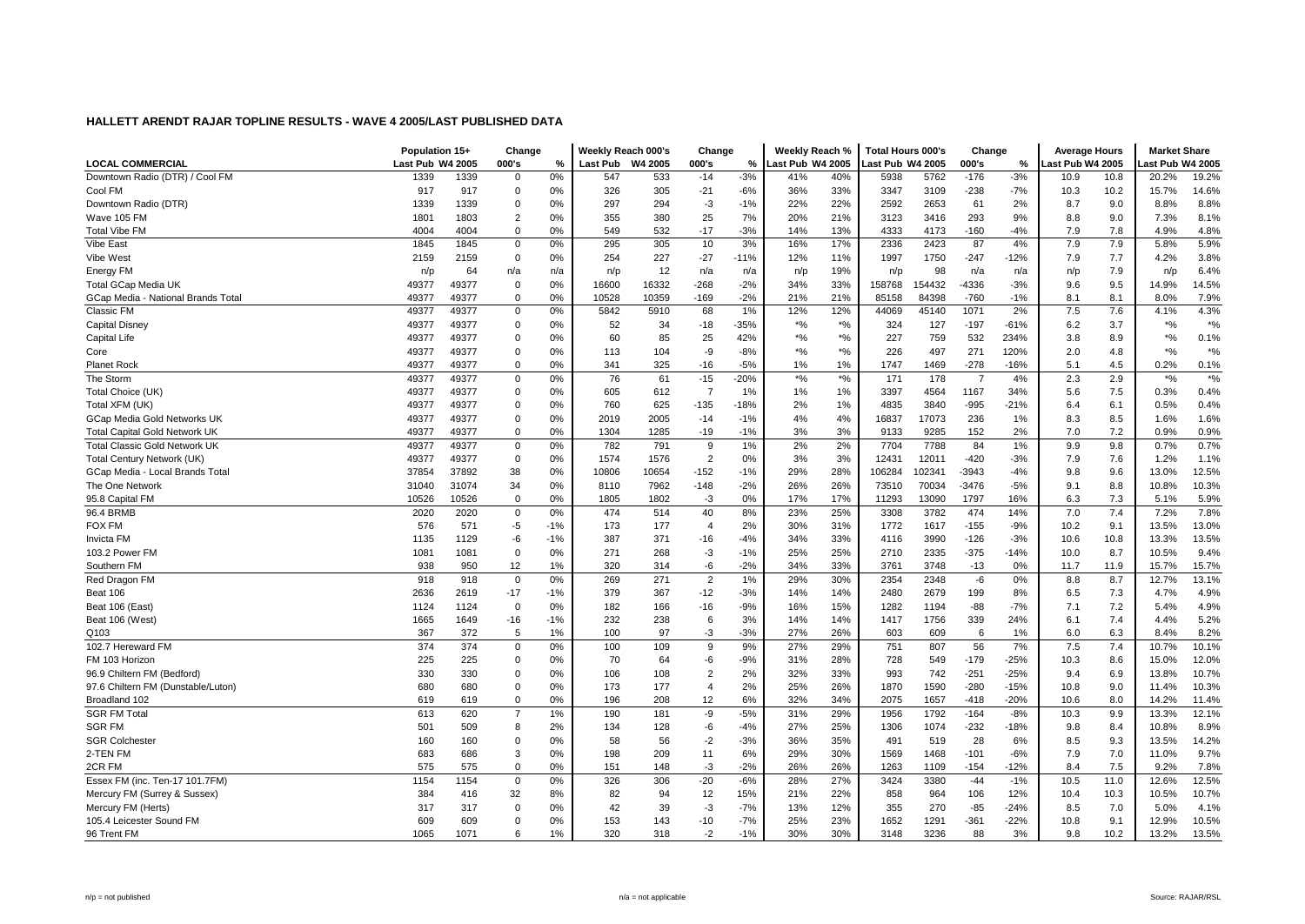|                                    | Population 15+   |       | Change         |       | Weekly Reach 000's |         | Change         |        | Weekly Reach %   |     | <b>Total Hours 000's</b> |       | Change |        | <b>Average Hours</b> |      | <b>Market Share</b> |       |
|------------------------------------|------------------|-------|----------------|-------|--------------------|---------|----------------|--------|------------------|-----|--------------------------|-------|--------|--------|----------------------|------|---------------------|-------|
| <b>LOCAL COMMERCIAL</b>            | Last Pub W4 2005 |       | 000's          | %     | Last Pub           | W4 2005 | 000's          | %      | Last Pub W4 2005 |     | ast Pub W4 2005          |       | 000's  | %      | ast Pub W4 2005.     |      | ast Pub W4 2005     |       |
| <b>RAM FM</b>                      | 579              | 579   | $\Omega$       | 0%    | 154                | 124     | $-30$          | $-19%$ | 27%              | 21% | 1434                     | 1067  | $-367$ | $-26%$ | 9.3                  | 8.6  | 10.5%               | 7.6%  |
| Beacon FM                          | 1281             | 1281  | $\mathbf 0$    | 0%    | 243                | 254     | 11             | 5%     | 19%              | 20% | 2118                     | 2215  | 97     | 5%     | 8.7                  | 8.7  | 8.9%                | 8.6%  |
| Mercia FM                          | 657              | 657   | $\mathbf 0$    | 0%    | 198                | 171     | $-27$          | $-14%$ | 30%              | 26% | 1729                     | 1114  | $-615$ | $-36%$ | 8.7                  | 6.5  | 11.6%               | 7.5%  |
| Northants 96                       | 489              | 489   | $\mathbf 0$    | 0%    | 148                | 142     | -6             | $-4%$  | 30%              | 29% | 1494                     | 1488  | -6     | 0%     | 10.1                 | 10.5 | 13.7%               | 14.7% |
| Wyvern FM                          | 475              | 475   | $\mathbf 0$    | 0%    | 122                | 92      | $-30$          | $-25%$ | 26%              | 19% | 1451                     | 694   | $-757$ | $-52%$ | 11.8                 | 7.5  | 14.2%               | 7.1%  |
| 102.4 Severn Sound FM              | 374              | 374   | $\mathbf 0$    | 0%    | 106                | 120     | 14             | 13%    | 28%              | 32% | 1277                     | 1157  | $-120$ | $-9%$  | 12.1                 | 9.6  | 15.4%               | 13.5% |
| MFM 103.4                          | 359              | 359   | $\mathbf 0$    | 0%    | 86                 | 70      | $-16$          | $-19%$ | 24%              | 19% | 836                      | 716   | $-120$ | -14%   | 9.7                  | 10.2 | 11.9%               | 9.8%  |
| The Buzz 97.1 FM                   | 409              | 409   | $\Omega$       | 0%    | 42                 | 44      | $\overline{2}$ | 5%     | 10%              | 11% | 181                      | 249   | 68     | 38%    | 4.4                  | 5.7  | 2.2%                | 2.9%  |
| Coast 96.3                         | 232              | 232   | $\mathbf 0$    | 0%    | 50                 | 46      | $-4$           | $-8%$  | 21%              | 20% | 514                      | 447   | $-67$  | $-13%$ | 10.3                 | 9.7  | 10.2%               | 9.1%  |
| Champion 103 FM                    | 117              | 117   | $\mathbf 0$    | 0%    | 41                 | 41      | $\mathbf 0$    | 0%     | 35%              | 35% | 532                      | 580   | 48     | 9%     | 13.0                 | 14.0 | 19.7%               | 20.9% |
| Orchard FM                         | 332              | 332   | $\mathbf 0$    | 0%    | 143                | 131     | $-12$          | $-8%$  | 43%              | 40% | 1684                     | 1433  | $-251$ | $-15%$ | 11.8                 | 10.9 | 17.5%               | 16.5% |
| Gemini FM                          | 499              | 499   | $\mathbf 0$    | 0%    | 159                | 159     | $\mathbf 0$    | 0%     | 32%              | 32% | 1838                     | 1804  | $-34$  | $-2%$  | 11.5                 | 11.4 | 16.8%               | 16.0% |
| 97 FM Plymouth Sound               | 323              | 323   | $\mathbf 0$    | 0%    | 111                | 101     | $-10$          | $-9%$  | 34%              | 31% | 1211                     | 1041  | $-170$ | $-14%$ | 10.9                 | 10.3 | 15.6%               | 14.8% |
| South Hams Radio                   | 67               | 67    | $\mathbf 0$    | 0%    | 18                 | 16      | $-2$           | $-11%$ | 27%              | 24% | 250                      | 198   | $-52$  | $-21%$ | 14.0                 | 12.4 | 15.4%               | 12.5% |
| Lantern FM 96.2 and 97.3           | 133              | 133   | $\Omega$       | 0%    | 44                 | 45      | $\overline{1}$ | 2%     | 33%              | 34% | 569                      | 546   | $-23$  | $-4%$  | 13.0                 | 12.2 | 17.5%               | 17.5% |
| <b>GWR FM</b>                      | 1305             | 1305  | $\mathbf 0$    | 0%    | 318                | 331     | 13             | 4%     | 24%              | 25% | 3202                     | 3587  | 385    | 12%    | 10.1                 | 10.8 | 11.4%               | 12.8% |
| GCap Media Gold Networks Combined  | 28132            | 28184 | 52             | 0%    | 1583               | 1549    | $-34$          | $-2%$  | 6%               | 5%  | 13577                    | 13790 | 213    | 2%     | 8.6                  | 8.9  | 2.2%                | 2.2%  |
| <b>Capital Gold Network</b>        | 18383            | 18390 | $\overline{7}$ | 0%    | 1035               | 1017    | $-18$          | $-2%$  | 6%               | 6%  | 7527                     | 7745  | 218    | 3%     | 7.3                  | 7.6  | 1.9%                | 1.9%  |
| Capital Gold London                | 10526            | 10526 | $\mathbf 0$    | 0%    | 637                | 725     | 88             | 14%    | 6%               | 7%  | 2324                     | 4735  | 2411   | 104%   | 3.6                  | 6.5  | 1.0%                | 2.1%  |
| Capital Gold Birmingham            | 2020             | 2020  | $\mathbf 0$    | 0%    | 50                 | 69      | 19             | 38%    | 2%               | 3%  | 396                      | 569   | 173    | 44%    | 7.9                  | 8.2  | 0.9%                | 1.2%  |
| Capital Gold Kent                  | 1135             | 1129  | -6             | $-1%$ | 44                 | 49      | 5              | 11%    | 4%               | 4%  | 599                      | 723   | 124    | 21%    | 13.8                 | 14.6 | 1.9%                | 2.4%  |
| Capital Gold Hampshire             | 1081             | 1081  | $\mathbf 0$    | 0%    | 43                 | 40      | $-3$           | $-7%$  | 4%               | 4%  | 561                      | 846   | 285    | 51%    | 12.9                 | 21.0 | 2.2%                | 3.4%  |
| <b>Capital Gold Sussex</b>         | 938              | 950   | 12             | 1%    | 61                 | 47      | $-14$          | $-23%$ | 6%               | 5%  | 960                      | 426   | $-534$ | $-56%$ | 15.8                 | 9.1  | 4.0%                | 1.8%  |
| Capital Gold South East Wales      | 918              | 918   | $\Omega$       | 0%    | 44                 | 29      | $-15$          | $-34%$ | 5%               | 3%  | 598                      | 356   | $-242$ | $-40%$ | 13.7                 | 12.2 | 3.2%                | 2.0%  |
| Capital Gold Manchester            | 2275             | 2282  | $\overline{7}$ | 0%    | 100                | 95      | $-5$           | $-5%$  | 4%               | 4%  | 1450                     | 1327  | $-123$ | $-8%$  | 14.5                 | 13.9 | 3.0%                | 2.8%  |
| <b>Classic Gold Network</b>        | 12641            | 2690  | 49             | 0%    | 552                | 540     | $-12$          | $-2%$  | 4%               | 4%  | 6050                     | 6045  | $-5$   | 0%     | 11.0                 | 11.2 | 2.2%                | 2.2%  |
| Classic Gold 1332                  | 542              | 542   | $\mathbf 0$    | 0%    | 32                 | 42      | 10             | 31%    | 6%               | 8%  | 265                      | 372   | 107    | 40%    | 8.3                  | 8.8  | 2.5%                | 3.2%  |
| Classic Gold 792 (Bedford)         | 594              | 594   | $\mathbf 0$    | 0%    | 27                 | 30      | 3              | 11%    | 5%               | 5%  | 294                      | 195   | -99    | $-34%$ | 10.7                 | 6.5  | 2.4%                | 1.6%  |
| Classic Gold 828 (Dunstable/Luton) | 991              | 991   | $\mathbf 0$    | 0%    | 36                 | 35      | $-1$           | $-3%$  | 4%               | 4%  | 499                      | 358   | $-141$ | $-28%$ | 13.9                 | 10.2 | 2.2%                | 1.7%  |
| Classic Gold Amber (Total)         | 1100             | 1107  | $\overline{7}$ | 1%    | 54                 | 62      | 8              | 15%    | 5%               | 6%  | 603                      | 755   | 152    | 25%    | 11.2                 | 12.2 | 2.3%                | 2.9%  |
| Classic Gold 1431/1485             | 683              | 686   | 3              | 0%    | 20                 | 21      | $\overline{1}$ | 5%     | 3%               | 3%  | 135                      | 133   | $-2$   | $-1%$  | 6.8                  | 6.2  | 0.9%                | 0.9%  |
| Classic Gold 828                   | 575              | 575   | $\mathbf 0$    | 0%    | 33                 | 33      | $\mathbf 0$    | 0%     | 6%               | 6%  | 297                      | 300   | 3      | 1%     | 9.0                  | 9.2  | 2.2%                | 2.1%  |
| <b>Classic Gold Breeze</b>         | 1154             | 1154  | $\mathbf 0$    | 0%    | 20                 | 13      | $-7$           | $-35%$ | 2%               | 1%  | 139                      | 222   | 83     | 60%    | 6.8                  | 17.5 | 0.5%                | 0.8%  |
| Classic Gold 1521                  | 384              | 416   | 32             | 8%    | 5                  | 6       | $\overline{1}$ | 20%    | 1%               | 1%  | 63                       | 75    | 12     | 19%    | 11.7                 | 12.3 | 0.8%                | 0.8%  |
| Classic Gold GEM (Notts.)          | 1065             | 1071  | 6              | 1%    | 47                 | 44      | $-3$           | $-6%$  | 4%               | 4%  | 432                      | 490   | 58     | 13%    | 9.1                  | 11.2 | 1.8%                | 2.0%  |
| Classic Gold GEM (Derby)           | 579              | 579   | $\mathbf 0$    | 0%    | 29                 | 17      | $-12$          | $-41%$ | 5%               | 3%  | 199                      | 177   | $-22$  | $-11%$ | 6.9                  | 10.5 | 1.5%                | 1.3%  |
| <b>Classic Gold WABC</b>           | 1281             | 1281  | $\Omega$       | 0%    | 22                 | 31      | 9              | 41%    | 2%               | 2%  | 211                      | 311   | 100    | 47%    | 9.4                  | 10.1 | 0.9%                | 1.2%  |
| Classic Gold 1359                  | 657              | 657   | $\mathbf 0$    | 0%    | 38                 | 40      | $\overline{2}$ | 5%     | 6%               | 6%  | 440                      | 494   | 54     | 12%    | 11.7                 | 12.3 | 3.0%                | 3.3%  |
| Classic Gold 1557                  | 489              | 489   | $\mathbf 0$    | 0%    | 30                 | 32      | $\overline{2}$ | 7%     | 6%               | 6%  | 324                      | 353   | 29     | 9%     | 10.8                 | 11.2 | 3.0%                | 3.5%  |
| Classic Gold 774                   | 374              | 374   | $\mathbf 0$    | 0%    | 21                 | 11      | $-10$          | $-48%$ | 6%               | 3%  | 321                      | 148   | $-173$ | $-54%$ | 15.1                 | 13.3 | 3.9%                | 1.7%  |
| <b>Classic Gold Marcher</b>        | 359              | 359   | $\mathbf 0$    | 0%    | 20                 | 19      | $-1$           | $-5%$  | 5%               | 5%  | 259                      | 216   | $-43$  | $-17%$ | 13.2                 | 11.6 | 3.7%                | 3.0%  |
| Classic Gold 666/954               | 499              | 499   | $\mathbf 0$    | 0%    | 33                 | 31      | $-2$           | $-6%$  | 7%               | 6%  | 270                      | 316   | 46     | 17%    | 8.1                  | 10.1 | 2.5%                | 2.8%  |
| Classic Gold Plymouth 1152         | 323              | 323   | $\mathbf 0$    | 0%    | 21                 | 17      | $-4$           | $-19%$ | 7%               | 5%  | 290                      | 207   | $-83$  | $-29%$ | 13.6                 | 12.0 | 3.7%                | 2.9%  |
| Classic Gold 1260/936/1161         | 1305             | 1305  | $\mathbf 0$    | 0%    | 78                 | 68      | $-10$          | $-13%$ | 6%               | 5%  | 1126                     | 1002  | $-124$ | $-11%$ | 14.4                 | 14.7 | 4.0%                | 3.6%  |
| The Century Network                | 8192             | 8188  | -4             | 0%    | 1370               | 1399    | 29             | 2%     | 17%              | 17% | 11340                    | 11008 | $-332$ | $-3%$  | 8.3                  | 7.9  | 6.6%                | 6.5%  |
| 105.4 Century FM                   | 5104             | 5104  | $\mathbf 0$    | 0%    | 706                | 763     | 57             | 8%     | 14%              | 15% | 5620                     | 6290  | 670    | 12%    | 8.0                  | 8.2  | 5.3%                | 5.9%  |
| 100-102 Century FM                 | 2124             | 2120  | -4             | 0%    | 394                | 447     | 53             | 13%    | 19%              | 21% | 3722                     | 3640  | $-82$  | $-2%$  | 9.5                  | 8.1  | 9.4%                | 9.3%  |
| 100-102 Century FM North           | 1387             | 1383  | -4             | 0%    | 217                | 273     | 56             | 26%    | 16%              | 20% | 2006                     | 2149  | 143    | 7%     | 9.2                  | 7.9  | 8.0%                | 8.6%  |
| 100-102 Century FM South           | 794              | 794   | $\mathbf 0$    | 0%    | 189                | 190     | $\overline{1}$ | 1%     | 24%              | 24% | 1893                     | 1706  | $-187$ | $-10%$ | 10.0                 | 9.0  | 12.2%               | 11.4% |
| Ocean FM                           | 964              | 964   | $\Omega$       | 0%    | 219                | 206     | $-13$          | $-6%$  | 23%              | 21% | 1611                     | 1389  | $-222$ | $-14%$ | 7.4                  | 6.7  | 7.0%                | 6.3%  |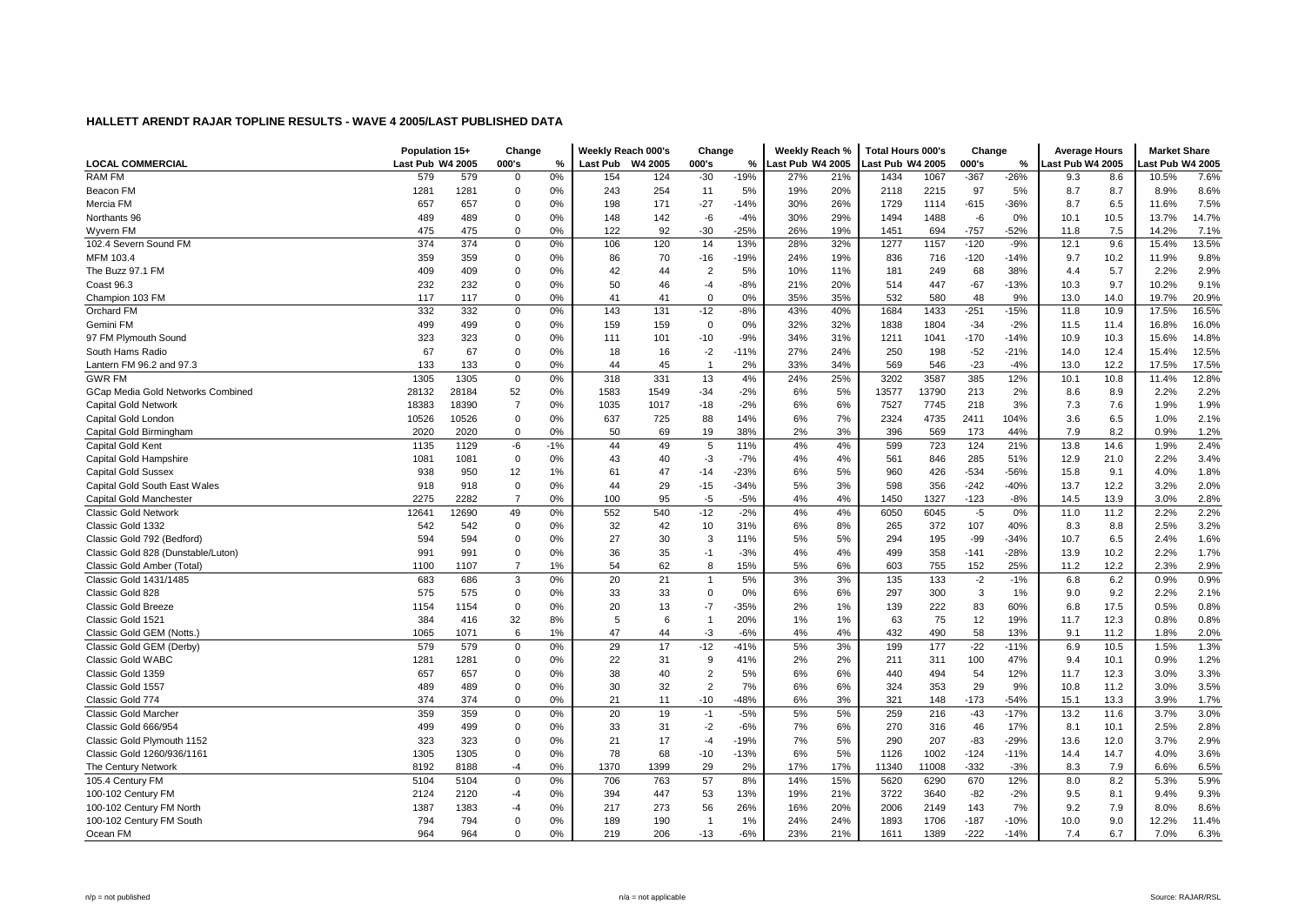|                                                                 | Population 15+   |            | Change         |        | Weekly Reach 000's |          | Change         |                 | Weekly Reach %   |            | <b>Total Hours 000's</b> |             | Change         |                 | <b>Average Hours</b> |            | <b>Market Share</b> |              |
|-----------------------------------------------------------------|------------------|------------|----------------|--------|--------------------|----------|----------------|-----------------|------------------|------------|--------------------------|-------------|----------------|-----------------|----------------------|------------|---------------------|--------------|
| <b>LOCAL COMMERCIAL</b>                                         | Last Pub W4 2005 |            | 000's          | %      | <b>Last Pub</b>    | W4 2005  | 000's          | %               | Last Pub W4 2005 |            | ast Pub W4 2005          |             | 000's          | %               | ast Pub W4 2005      |            | ast Pub W4 2005     |              |
| Choice FM London                                                | 10526            | 10526      | 0              | 0%     | 449                | 510      | 61             | 14%             | 4%               | 5%         | 2913                     | 4209        | 1296           | 44%             | 6.5                  | 8.2        | 1.3%                | 1.9%         |
| XFM 104.9                                                       | 10526            | 10526      | 0              | 0%     | 628                | 497      | $-131$         | $-21%$          | 6%               | 5%         | 4442                     | 3367        | $-1075$        | $-24%$          | 7.1                  | 6.8        | 2.0%                | 1.5%         |
| <b>Total GMG Radio</b>                                          | 49377            | 49377      | 0              | 0%     | 2683               | 2790     | 107            | 4%              | 5%               | 6%         | 25802                    | 26371       | 569            | 2%              | 9.6                  | 9.5        | 2.4%                | 2.5%         |
| <b>Total Real Network</b>                                       | 6952             | 6938       | $-14$          | 0%     | 1512               | 1431     | $-81$          | $-5%$           | 22%              | 21%        | 17586                    | 16938       | $-648$         | $-4%$           | 11.6                 | 11.8       | 12.5%               | 11.9%        |
| Real Radio (Scotland)                                           | 2636             | 2619       | $-17$          | $-1%$  | 733                | 701      | $-32$          | $-4%$           | 28%              | 27%        | 9093                     | 9688        | 595            | 7%              | 12.4                 | 13.8       | 17.3%               | 17.7%        |
| Real Radio (Wales)                                              | 1638             | 1638       | $\mathbf 0$    | 0%     | 366                | 346      | $-20$          | $-5%$           | 22%              | 21%        | 4121                     | 3726        | $-395$         | $-10%$          | 11.3                 | 10.8       | 11.9%               | 11.0%        |
| Real Radio (Yorkshire)                                          | 2678             | 2681       | 3              | 0%     | 413                | 383      | $-30$          | $-7%$           | 15%              | 14%        | 4372                     | 3524        | $-848$         | $-19%$          | 10.6                 | 9.2        | 8.2%                | 6.6%         |
| Total Smooth Network (UK)                                       | 49377            | 49377      | 0              | 0%     | 1258               | 1371     | 113            | 9%              | 3%               | 3%         | 8606                     | 10012       | 1406           | 16%             | 6.8                  | 7.3        | 0.8%                | 0.9%         |
| Smooth FM (London/North West)                                   | 15907            | 15907      | $\mathbf 0$    | 0%     | 1030               | 1164     | 134            | 13%             | 6%               | 7%         | 7588                     | 8979        | 1391           | 18%             | 7.4                  | 7.7        | 2.3%                | 2.7%         |
| Smooth FM (London)                                              | 10526            | 10526      | 0              | 0%     | 463                | 541      | 78             | 17%             | 4%               | 5%         | 2988                     | 3772        | 784            | 26%             | 6.5                  | 7.0        | 1.3%                | 1.7%         |
| Smooth FM (North West)                                          | 5381             | 5381       | $\mathbf 0$    | 0%     | 567                | 620      | 53             | 9%              | 11%              | 12%        | 4600                     | 5202        | 602            | 13%             | 8.1                  | 8.4        | 4.1%                | 4.7%         |
| <b>Hertbeat FM</b>                                              | 193              | 193        | 0              | 0%     | 29                 | 23       | -6             | $-21%$          | 15%              | 12%        | 236                      | 163         | $-73$          | $-31%$          | 8.1                  | 7.0        | 5.5%                | 3.9%         |
| Ivel FM                                                         | n/p              | 132        | n/a            | n/a    | n/p                | 29       | n/a            | n/a             | n/p              | 22%        | n/p                      | 393         | n/a            | n/a             | n/p                  | 13.6       | n/p                 | 11.3%        |
| Kingdom FM                                                      | 281              | 281        | 0              | 0%     | 87                 | 85       | $-2$           | $-2%$           | 31%              | 30%        | 1022                     | 862         | $-160$         | $-16%$          | 11.7                 | 10.2       | 19.2%               | 15.2%        |
| <b>KM-fm Group</b>                                              | 925              | 926        | $\overline{1}$ | 0%     | 141                | 143      | $\overline{2}$ | 1%              | 15%              | 15%        | 1357                     | 1360        | $\mathcal{R}$  | 0%              | 9.7                  | 9.5        | 5.4%                | 5.4%         |
| KM-fm East                                                      | 387              | 387        | 0              | 0%     | 76                 | 78       | $\overline{2}$ | 3%              | 20%              | 20%        | 835                      | 843         | 8              | 1%              | 11.0                 | 10.8       | 7.4%                | 7.7%         |
| KM-fm for Canterbury, Whitstable and Herne Bay                  | 134              | 134        | 0              | 0%     | 21                 | 20       | $-1$           | $-5%$           | 15%              | 15%        | 176                      | 182         | 6              | 3%              | 8.6                  | 9.0        | 4.4%                | 4.6%         |
| KM-fm for Thanet                                                | 122              | 122        | 0              | 0%     | 31                 | 32       | $\overline{1}$ | 3%              | 25%              | 27%        | 349                      | 347         | $-2$           | $-1%$           | 11.3                 | 10.7       | 9.8%                | 10.3%        |
| KM-fm for Shepway and White Cliffs Country                      | 146              | 146        | 0              | 0%     | 25                 | 26       | $\overline{1}$ | 4%              | 17%              | 18%        | 310                      | 314         | $\overline{4}$ | 1%              | 12.5                 | 12.1       | 7.6%                | 7.8%         |
| <b>KM-fm West</b>                                               | 537              | 539        | $\overline{2}$ | 0%     | 65                 | 65       | $\mathbf 0$    | 0%              | 12%              | 12%        | 522                      | 517         | $-5$           | $-1%$           | 8.1                  | 8.0        | 3.8%                | 3.7%         |
| KM-fm for West Kent                                             | 279              | 281        | $\overline{2}$ | 1%     | 30                 | 31       | $\overline{1}$ | 3%              | 11%              | 11%        | 209                      | 214         | 5              | 2%              | 6.9                  | 6.8        | 3.0%                | 3.1%         |
| KM-fm for Medway                                                | 265              | 265        | 0              | 0%     | 34                 | 34       | $\mathbf 0$    | 0%              | 13%              | 13%        | 313                      | 303         | $-10$          | $-3%$           | 9.2                  | 9.0        | 4.4%                | 4.0%         |
| Lincs FM Group                                                  | 1753             | 1753       | 0              | 0%     | 544                | 555      | 11             | 2%              | 31%              | 32%        | 6143                     | 6143        | $\mathbf 0$    | 0%              | 11.3                 | 11.1       | 16.1%               | 15.2%        |
| Lincs FM 102.2                                                  | 810              | 810        | 0              | 0%     | 321                | 323      | $\overline{2}$ | 1%              | 40%              | 40%        | 4078                     | 4102        | 24             | 1%              | 12.7                 | 12.7       | 21.9%               | 19.9%        |
| South & West Yorkshire (Lincs FM Group)                         | 799              | 799        | 0              | 0%     | 196                | 208      | 12             | 6%              | 25%              | 26%        | 1870                     | 1915        | 45             | 2%              | 9.5                  | 9.2        | 11.3%               | 11.1%        |
| Dearne FM                                                       | 196              | 196        | 0              | 0%     | 58                 | 59       | $\overline{1}$ | 2%              | 30%              | 30%        | 570                      | 539         | $-31$          | $-5%$           | 9.8                  | 9.1        | 15.8%               | 14.2%        |
| <b>Ridings FM</b>                                               | 264              | 264        | $\mathbf 0$    | 0%     | 45                 | 42       | $-3$           | $-7%$           | 17%              | 16%        | 560                      | 374         | $-186$         | $-33%$          | 12.4                 | 8.8        | 10.3%               | 7.2%         |
| Trax FM                                                         | 338              | 338        | 0              | 0%     | 94                 | 100      | 6              | 6%              | 28%              | 29%        | 909                      | 918         | 9              | 1%              | 9.7                  | 9.2        | 12.4%               | 12.3%        |
|                                                                 | 145              | 145        | 0              | 0%     | 27                 | 26       | $-1$           | $-4%$           | 19%              | 18%        | 195                      |             | $-26$          | $-13%$          | 7.1                  | 6.6        | 6.4%                | 5.7%         |
| <b>Fosseway Radio</b><br>Lite FM                                |                  | 180        | 0              | 0%     | 26                 | 28       | $\overline{2}$ | 8%              | 14%              | 15%        | 165                      | 169         | 34             |                 | 6.4                  | 7.2        | 5.7%                | 6.0%         |
| The Local Radio Company Group Total                             | 180<br>3907      | 3914       | $\overline{7}$ | 0%     | 851                | 816      | $-35$          | $-4%$           | 22%              | 21%        | 7350                     | 199<br>6853 | $-497$         | 21%<br>$-7%$    | 8.6                  | 8.4        | 8.7%                | 8.0%         |
| The Local Radio Company North                                   |                  |            | $\overline{7}$ | 0%     | 484                | 462      | $-22$          | $-5%$           | 23%              | 22%        | 4148                     | 3883        | $-265$         | $-6%$           |                      | 8.4        | 9.5%                | 8.9%         |
|                                                                 | 2124             | 2131       |                | 0%     | 30                 | 28       | $-2$           | $-7%$           | 24%              | 22%        |                          | 216         | $-20$          | $-8%$           | 8.6                  | 7.6        | 9.8%                | 9.2%         |
| Alpha 103.2                                                     | 127              | 127        | 0              |        |                    |          |                |                 |                  |            | 236                      |             |                |                 | 7.8                  |            |                     |              |
| 2BR                                                             | 201              | 201        | 0              | 0%     | 73                 | 64       | -9             | $-12%$          | 36%              | 32%        | 768                      | 655         | $-113$         | $-15%$          | 10.6                 | 10.3       | 17.2%               | 15.2%        |
| <b>Central FM</b><br>107.9 Dune FM                              | 186<br>217       | 186<br>217 | 0              | 0%     | 46<br>26           | 41<br>25 | $-5$<br>$-1$   | $-11%$<br>$-4%$ | 25%<br>12%       | 22%<br>12% | 296<br>191               | 277<br>164  | $-19$<br>$-27$ | $-6%$<br>$-14%$ | 6.4<br>7.3           | 6.7<br>6.5 | 7.5%<br>4.2%        | 7.2%<br>3.5% |
|                                                                 |                  |            | 0              | 0%     |                    |          |                |                 |                  |            |                          |             |                |                 |                      |            |                     |              |
| Huddersfield's Home 107.9                                       | 181              | 181        | $\mathbf 0$    | 0%     | 18                 | 20       | $\overline{2}$ | 11%             | 10%              | 11%        | 146                      | 147         | -1             | $1\%$           | 8.0                  | 7.3        | 4.9%                | 4.7%         |
| Mersevside's 106.7 The Rocket                                   | 276              | 186        | -90            | $-33%$ | 14                 | 9        | $-5$           | $-36%$          | 5%               | 5%         | 134                      | 182         | 48             | 36%             | 9.6                  | 20.3       | 2.2%                | 4.6%         |
| Minster FM (inc. Yorkshire Coast Radio-Scarborough/Bridlington) | 423              | 423        | $\mathbf 0$    | 0%     | 119                | 110      | -9             | $-8%$           | 28%              | 26%        | 955                      | 894         | $-61$          | $-6%$           | 8.0                  | 8.1        | 10.6%               | 10.0%        |
| 106.9 Silk FM                                                   | 166              | 166        | 0              | 0%     | 38                 | 40       | $\overline{2}$ | 5%              | 23%              | 24%        | 241                      | 305         | 64             | 27%             | 6.3                  | 7.6        | 7.0%                | 8.3%         |
| 97.2 Stray FM                                                   | 143              | 143        | 0              | 0%     | 47                 | 45       | $-2$           | $-4%$           | 33%              | 31%        | 389                      | 304         | $-85$          | $-22%$          | 8.3                  | 6.8        | 13.4%               | 10.4%        |
| Sun FM                                                          | 236              | 236        | 0              | 0%     | 66                 | 62       | $-4$           | $-6%$           | 28%              | 26%        | 620                      | 585         | $-35$          | $-6%$           | 9.4                  | 9.4        | 14.9%               | 14.4%        |
| The Local Radio Company South                                   | 1783             | 1783       | 0              | 0%     | 367                | 354      | $-13$          | $-4%$           | 21%              | 20%        | 3202                     | 2970        | $-232$         | $-7%$           | 8.7                  | 8.4        | 7.8%                | 7.2%         |
| 107.8 Arrow FM for Hastings                                     | 110              | 110        | $\mathbf 0$    | 0%     | 18                 | 15       | -3             | $-17%$          | 16%              | 14%        | 159                      | 148         | $-11$          | $-7%$           | 8.9                  | 9.6        | 6.0%                | 5.0%         |
| Bath FM                                                         | 85               | 85         | 0              | 0%     | 15                 | 16       | $\overline{1}$ | 7%              | 18%              | 19%        | 107                      | 118         | 11             | 10%             | 7.2                  | 7.5        | 6.1%                | 7.0%         |
| Fire 107.6 FM                                                   | 280              | 280        | 0              | 0%     | 32                 | 36       | $\overline{4}$ | 13%             | 11%              | 13%        | 238                      | 259         | 21             | 9%              | 7.4                  | 7.2        | 3.5%                | 3.7%         |
| <b>IOW Radio</b>                                                | 117              | 117        | 0              | 0%     | 41                 | 40       | $-1$           | $-2%$           | 35%              | 34%        | 419                      | 387         | $-32$          | $-8%$           | 10.3                 | 9.6        | 15.6%               | 14.3%        |
| <b>Total Mix</b>                                                | 246              | 246        | $\mathbf 0$    | 0%     | 58                 | 54       | -4             | $-7%$           | 23%              | 22%        | 484                      | 458         | $-26$          | $-5%$           | 8.4                  | 8.4        | 9.3%                | 9.1%         |
| <b>Mix 96</b>                                                   | 129              | 129        | 0              | 0%     | 39                 | 36       | -3             | $-8%$           | 30%              | 28%        | 349                      | 326         | $-23$          | $-7%$           | 9.1                  | 9.1        | 11.6%               | 10.9%        |
| Mix 107                                                         | 117              | 117        | $\Omega$       | 0%     | 19                 | 19       | $\Omega$       | 0%              | 16%              | 16%        | 135                      | 132         | $-3$           | $-2%$           | 7.1                  | 7.0        | 6.2%                | 6.4%         |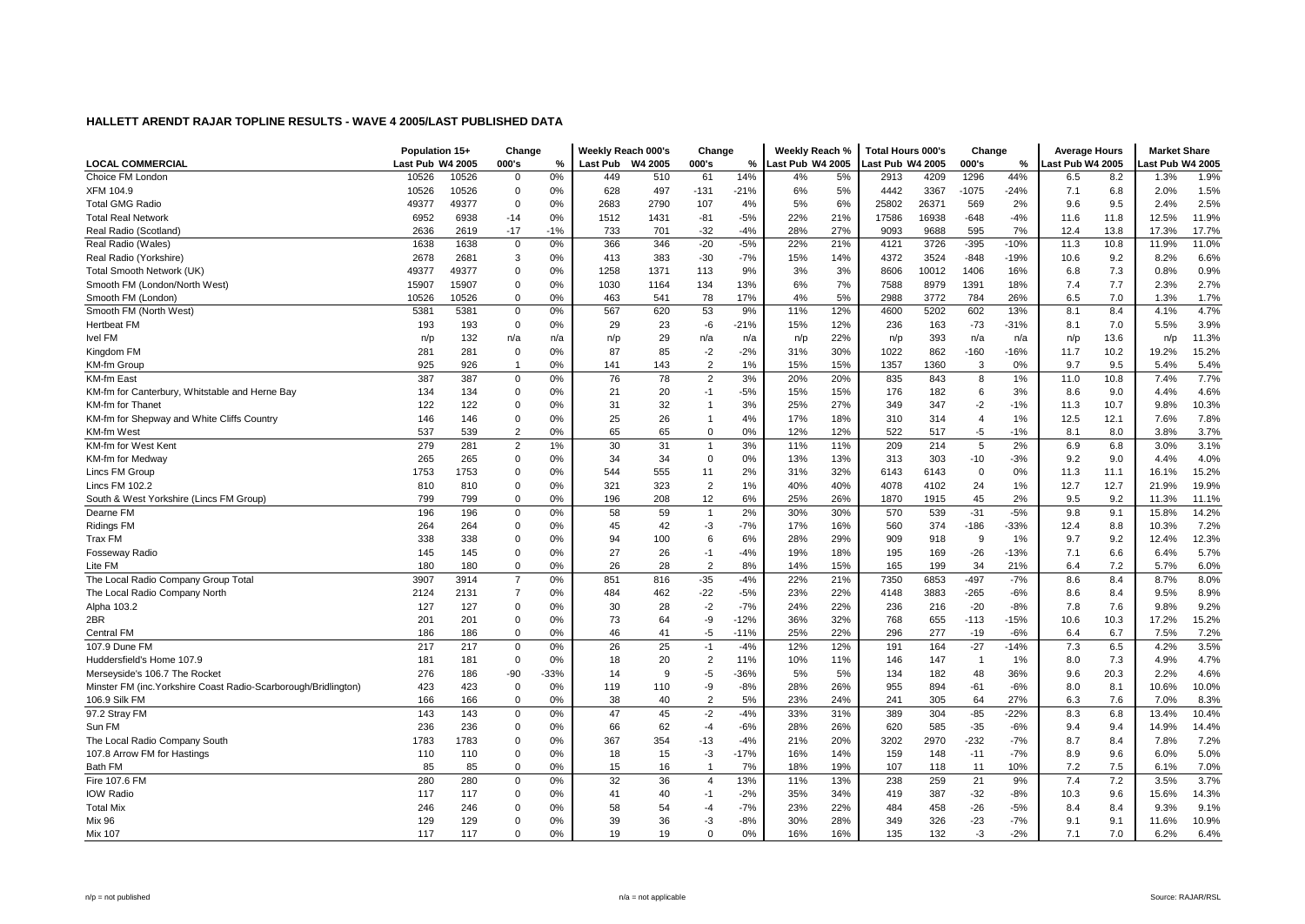|                                                    | Population 15+   |       | Change      |        | Weekly Reach 000's |         | Change         |        | Weekly Reach %   |         | <b>Total Hours 000's</b> |      | Change         |        | <b>Average Hours</b> |      | <b>Market Share</b> |       |
|----------------------------------------------------|------------------|-------|-------------|--------|--------------------|---------|----------------|--------|------------------|---------|--------------------------|------|----------------|--------|----------------------|------|---------------------|-------|
| <b>LOCAL COMMERCIAL</b>                            | Last Pub W4 2005 |       | 000's       | %      | Last Pub           | W4 2005 | 000's          | %      | Last Pub W4 2005 |         | ast Pub W4 2005          |      | 000's          | %      | ast Pub W4 2005      |      | ast Pub W4 2005     |       |
| 107.4 The Quay                                     | 281              | 281   | $\mathbf 0$ | 0%     | 38                 | 35      | -3             | $-8%$  | 13%              | 12%     | 184                      | 151  | $-33$          | $-18%$ | 4.9                  | 4.4  | 2.9%                | 2.3%  |
| 107.5 Sovereign Radio                              | 152              | 152   | $\Omega$    | 0%     | 25                 | 22      | -3             | $-12%$ | 16%              | 15%     | 218                      | 189  | $-29$          | $-13%$ | 8.8                  | 8.5  | 5.8%                | 5.0%  |
| Spire FM                                           | 99               | 99    | $\Omega$    | 0%     | 43                 | 42      | $-1$           | $-2%$  | 43%              | 43%     | 529                      | 469  | $-60$          | $-11%$ | 12.4                 | 11.1 | 22.7%               | 19.7% |
| Spirit FM                                          | 174              | 174   | $\mathbf 0$ | 0%     | 39                 | 34      | $-5$           | $-13%$ | 22%              | 20%     | 373                      | 318  | $-55$          | $-15%$ | 9.6                  | 9.3  | 9.4%                | 8.0%  |
| Vale FM                                            | 50               | 50    | $\Omega$    | 0%     | 13                 | 14      | $\overline{1}$ | 8%     | 26%              | 28%     | 132                      | 116  | $-16$          | $-12%$ | 10.3                 | 8.4  | 11.1%               | 10.0% |
| Wessex FM                                          | 119              | 119   | $\mathbf 0$ | 0%     | 37                 | 34      | $-3$           | $-8%$  | 31%              | 29%     | 316                      | 302  | $-14$          | $-4%$  | 8.5                  | 8.8  | 10.4%               | 10.1% |
| Win 107.2                                          | 69               | 69    | $\mathbf 0$ | 0%     | 10                 | 11      | $\overline{1}$ | 10%    | 14%              | 15%     | 43                       | 55   | 12             | 28%    | 4.5                  | 5.2  | 3.0%                | 3.8%  |
| Radio Mansfield 103.2                              | 137              | 137   | $\mathbf 0$ | 0%     | 50                 | 51      |                | 2%     | 37%              | 37%     | 497                      | 475  | $-22$          | $-4%$  | 9.9                  | 9.4  | 16.3%               | 15.5% |
| Manx Radio                                         | 64               | 64    | $\Omega$    | 0%     | 38                 | 38      | $\Omega$       | 0%     | 60%              | 59%     | 494                      | 461  | $-33$          | $-7%$  | 12.8                 | 12.2 | 32.3%               | 29.9% |
| Milestone Group Total                              | 481              | 523   | 42          | 9%     | 102                | 100     | $-2$           | $-2%$  | 21%              | 19%     | 846                      | 773  | $-73$          | $-9%$  | 8.3                  | 7.7  | 7.7%                | 6.4%  |
| <b>Kick and Kestrel</b>                            | 219              | 219   | $\mathbf 0$ | 0%     | 51                 | 51      | $\mathbf 0$    | 0%     | 23%              | 23%     | 400                      | 358  | $-42$          | $-11%$ | 7.8                  | 7.1  | 8.1%                | 7.1%  |
| Kick FM                                            | 90               | 90    | $\mathbf 0$ | 0%     | 18                 | 18      | $\mathbf 0$    | 0%     | 20%              | 20%     | 105                      | 88   | $-17$          | $-16%$ | 6.0                  | 4.9  | 5.2%                | 4.3%  |
| <b>Kestrel FM</b>                                  | 132              | 132   | $\mathbf 0$ | 0%     | 34                 | 32      | $-2$           | $-6%$  | 26%              | 25%     | 295                      | 269  | $-26$          | $-9%$  | 8.7                  | 8.3  | 9.8%                | 8.7%  |
| Passion 107.9                                      | 194              | 236   | 42          | 22%    | 21                 | 23      | $\overline{2}$ | 10%    | 11%              | 10%     | 137                      | 144  | $\overline{7}$ | 5%     | 6.4                  | 6.2  | 3.0%                | 2.6%  |
| Rugby FM                                           | 68               | 68    | $\Omega$    | 0%     | 29                 | 27      | $-2$           | $-7%$  | 43%              | 39%     | 309                      | 271  | $-38$          | $-12%$ | 10.6                 | 10.2 | 20.2%               | 17.6% |
| 102.5 FM Radio Pembrokeshire                       | 89               | 89    | $\mathbf 0$ | 0%     | 52                 | 53      | $\overline{1}$ | 2%     | 59%              | 60%     | 832                      | 760  | $-72$          | $-9%$  | 15.9                 | 14.3 | 40.5%               | 36.2% |
| Premier Christian Radio                            | 10526            | 0526  | $\mathbf 0$ | 0%     | 202                | 142     | $-60$          | $-30%$ | 2%               | 1%      | 2967                     | 1030 | 1937           | $-65%$ | 14.7                 | 7.3  | 1.3%                | 0.5%  |
| Q102.9FM/Q97.2FM                                   | 265              | 265   | $\mathbf 0$ | 0%     | 85                 | 79      | -6             | $-7%$  | 32%              | 30%     | 801                      | 762  | $-39$          | $-5%$  | 9.4                  | 9.6  | 16.3%               | 15.7% |
| Quaywest FM                                        | 28               | 28    | $\mathbf 0$ | 0%     | 8                  | 8       | $\mathbf 0$    | 0%     | 27%              | 28%     | 61                       | 67   | 6              | 10%    | 8.0                  | 8.5  | 8.0%                | 8.6%  |
| Reading 107 FM                                     | 257              | 257   | $\Omega$    | 0%     | 34                 | 33      | $-1$           | $-3%$  | 13%              | 13%     | 211                      | 220  | $\mathbf{Q}$   | 4%     | 6.2                  | 6.6  | 4.2%                | 4.3%  |
| <b>River FM</b>                                    | 133              | 133   | $\Omega$    | 0%     | 20                 | 23      | 3              | 15%    | 15%              | 17%     | 134                      | 158  | 24             | 18%    | 6.8                  | 7.0  | 4.6%                | 5.5%  |
| Saga 105.2 FM                                      | 1834             | 1834  | $\mathbf 0$ | 0%     | 185                | 190     | 5              | 3%     | 10%              | 10%     | 2531                     | 2417 | $-114$         | $-5%$  | 13.7                 | 12.7 | 7.3%                | 6.5%  |
| Saga 105.7 FM                                      | 3461             | 3461  | $\mathbf 0$ | 0%     | 399                | 394     | $-5$           | $-1%$  | 12%              | 11%     | 5574                     | 5175 | $-399$         | $-7%$  | 14.0                 | 13.1 | 7.3%                | 6.5%  |
| SAGA 106.6fm                                       | 2011             | 2011  | $\mathbf 0$ | 0%     | 262                | 255     | $-7$           | $-3%$  | 13%              | 13%     | 2750                     | 2890 | 140            | 5%     | 10.5                 | 11.3 | 6.0%                | 6.4%  |
| The Saint 107.8 FM                                 | 261              | 261   | $\mathbf 0$ | 0%     | 26                 | 28      | $\overline{2}$ | 8%     | 10%              | 11%     | 156                      | 163  | $\overline{7}$ | 4%     | 5.9                  | 5.8  | 2.6%                | 2.6%  |
| 107.7 Splash FM                                    | 139              | 139   | $\mathbf 0$ | 0%     | 23                 | 24      | $\overline{1}$ | 4%     | 17%              | 17%     | 225                      | 229  | $\overline{4}$ | 2%     | 9.7                  | 9.5  | 6.5%                | 6.9%  |
| The Sunrise Group                                  | 49377            | 49377 | $\Omega$    | 0%     | 509                | 456     | $-53$          | $-10%$ | 1%               | 1%      | 4774                     | 4914 | 140            | 3%     | 9.4                  | 10.8 | 0.4%                | 0.5%  |
| Kismat Radio 1035 (Greater London)                 | 10526            | 10526 | $\mathbf 0$ | 0%     | 42                 | 60      | 18             | 43%    | *%               | 1%      | 249                      | 248  | $-1$           | 0%     | 6.0                  | 4.1  | 0.1%                | 0.1%  |
| Sunrise Radio (Greater London)                     | 10526            | 10526 | $\mathbf 0$ | 0%     | 381                | 320     | $-61$          | $-16%$ | 4%               | 3%      | 3767                     | 3822 | 55             | 1%     | 9.9                  | 12.0 | 1.7%                | 1.7%  |
| Sunrise Radio National                             | 49377            | 49377 | $\Omega$    | 0%     | 485                | 412     | $-73$          | $-15%$ | 1%               | 1%      | 4419                     | 4180 | $-239$         | $-5%$  | 9.1                  | 10.1 | 0.4%                | 0.4%  |
| Yarr Radio                                         | 49377            | 49377 | $\mathbf 0$ | 0%     | 29                 | 37      | 8              | 28%    | $^{*9}$          | $*o/_0$ | 106                      | 487  | 381            | 359%   | 3.7                  | 13.2 | $*$ %               | $*$ % |
| The London Media Company                           | 1297             | 1211  | -86         | $-7%$  | 60                 | 73      | 13             | 22%    | 5%               | 6%      | 445                      | 497  | 52             | 12%    | 7.4                  | 6.8  | 1.7%                | 2.0%  |
| Star 106.6 Slough                                  | 218              | 218   | $\mathbf 0$ | 0%     | 32                 | 32      | $\mathbf 0$    | 0%     | 15%              | 15%     | 221                      | 252  | 31             | 14%    | 6.9                  | 7.8  | 4.6%                | 5.2%  |
| The Time FM Group                                  | 1079             | 994   | $-85$       | $-8%$  | 30                 | 40      | 10             | 33%    | 3%               | 4%      | 257                      | 253  | $-4$           | $-2%$  | 8.6                  | 6.4  | 1.2%                | 1.3%  |
| Time FM 106.8                                      | 489              | 489   | $\mathbf 0$ | 0%     | 19                 | 26      | $\overline{7}$ | 37%    | 4%               | 5%      | 165                      | 162  | -3             | $-2%$  | 8.8                  | 6.2  | 1.8%                | 1.6%  |
| Time FM 107.3                                      | 300              | 300   | $\mathbf 0$ | 0%     | 5                  | 5       | $\Omega$       | 0%     | 2%               | 2%      | 40                       | 32   | -8             | $-20%$ | 8.6                  | 6.3  | 0.7%                | 0.5%  |
| Time FM 107.5                                      | 379              | 295   | -84         | $-22%$ | 9                  | 16      | $\overline{7}$ | 78%    | 2%               | 6%      | 82                       | 151  | 69             | 84%    | 8.8                  | 9.2  | 1.1%                | 2.6%  |
| <b>Tindle Radio Group</b>                          | 793              | 793   | $\mathbf 0$ | 0%     | 212                | 207     | $-5$           | $-2%$  | 27%              | 26%     | 2249                     | 2176 | $-73$          | $-3%$  | 10.6                 | 10.5 | 12.7%               | 12.6% |
| 103.4 The Beach                                    | 146              | 146   | $\mathbf 0$ | 0%     | 50                 | 49      | $-1$           | $-2%$  | 35%              | 33%     | 524                      | 509  | $-15$          | $-3%$  | 10.4                 | 10.4 | 16.2%               | 16.2% |
| 106.3 Bridge FM                                    | 160              | 160   | $\mathbf 0$ | 0%     | 35                 | 31      | $-4$           | $-11%$ | 22%              | 19%     | 267                      | 211  | $-56$          | $-21%$ | 7.6                  | 6.8  | 7.9%                | 6.5%  |
| Dream 100 (Colchester)/Dream 107.7 FM (Chelmsford) | 365              | 365   | $\mathbf 0$ | 0%     | 66                 | 69      | 3              | 5%     | 18%              | 19%     | 669                      | 703  | 34             | 5%     | 10.1                 | 10.2 | 7.7%                | 8.2%  |
| Dream 100                                          | 162              | 162   | $\mathbf 0$ | 0%     | 42                 | 40      | $-2$           | $-5%$  | 26%              | 25%     | 479                      | 472  | $-7$           | $-1%$  | 11.4                 | 11.7 | 11.9%               | 11.9% |
| Dream 107.7 FM                                     | 203              | 203   | $\mathbf 0$ | 0%     | 24                 | 28      | $\overline{4}$ | 17%    | 12%              | 14%     | 190                      | 231  | 41             | 22%    | 8.0                  | 8.2  | 4.0%                | 5.0%  |
| Channel 103 FM                                     | 73               | 73    | $\mathbf 0$ | 0%     | 37                 | 36      | $-1$           | $-3%$  | 51%              | 49%     | 437                      | 402  | $-35$          | $-8%$  | 11.8                 | 11.3 | 30.1%               | 29.6% |
| Island FM 104.7                                    | 50               | 50    | $\mathbf 0$ | 0%     | 24                 | 23      | $-1$           | $-4%$  | 48%              | 46%     | 352                      | 352  | $\mathbf 0$    | 0%     | 14.8                 | 15.3 | 39.7%               | 39.4% |
| 3TR                                                | n/p              | 90    | n/a         | n/a    | n/p                | 17      | n/a            |        | n/p              | 19%     | n/p                      | 192  | n/a            | n/a    | n/p                  | 11.1 | n/p                 | 9.5%  |
| <b>Total UKRD</b>                                  | 2906             | 2904  | $-2$        | 0%     | 547                | 591     | 44             | 8%     | 19%              | 20%     | 5348                     | 5148 | $-200$         | $-4%$  | 9.8                  | 8.7  | 8.5%                | 8.2%  |
| Pirate FM Total                                    | 608              | 608   | $\mathbf 0$ | 0%     | 181                | 190     | 9              | 5%     | 30%              | 31%     | 2196                     | 2119 | $-77$          | $-4%$  | 12.1                 | 11.1 | 15.0%               | 14.5% |
| Pirate FM102 East                                  | 328              | 328   | $\mathbf 0$ | 0%     | 80                 | 83      | 3              | 4%     | 24%              | 25%     | 784                      | 703  | $-81$          | $-10%$ | 9.8                  | 8.4  | 10.2%               | 9.9%  |
| Pirate FM102 West                                  | 280              | 280   | $\Omega$    | 0%     | 104                | 108     | $\Delta$       | 4%     | 37%              | 38%     | 1264                     | 1252 | $-12$          | $-1%$  | 12.1                 | 11.6 | 18.9%               | 18.1% |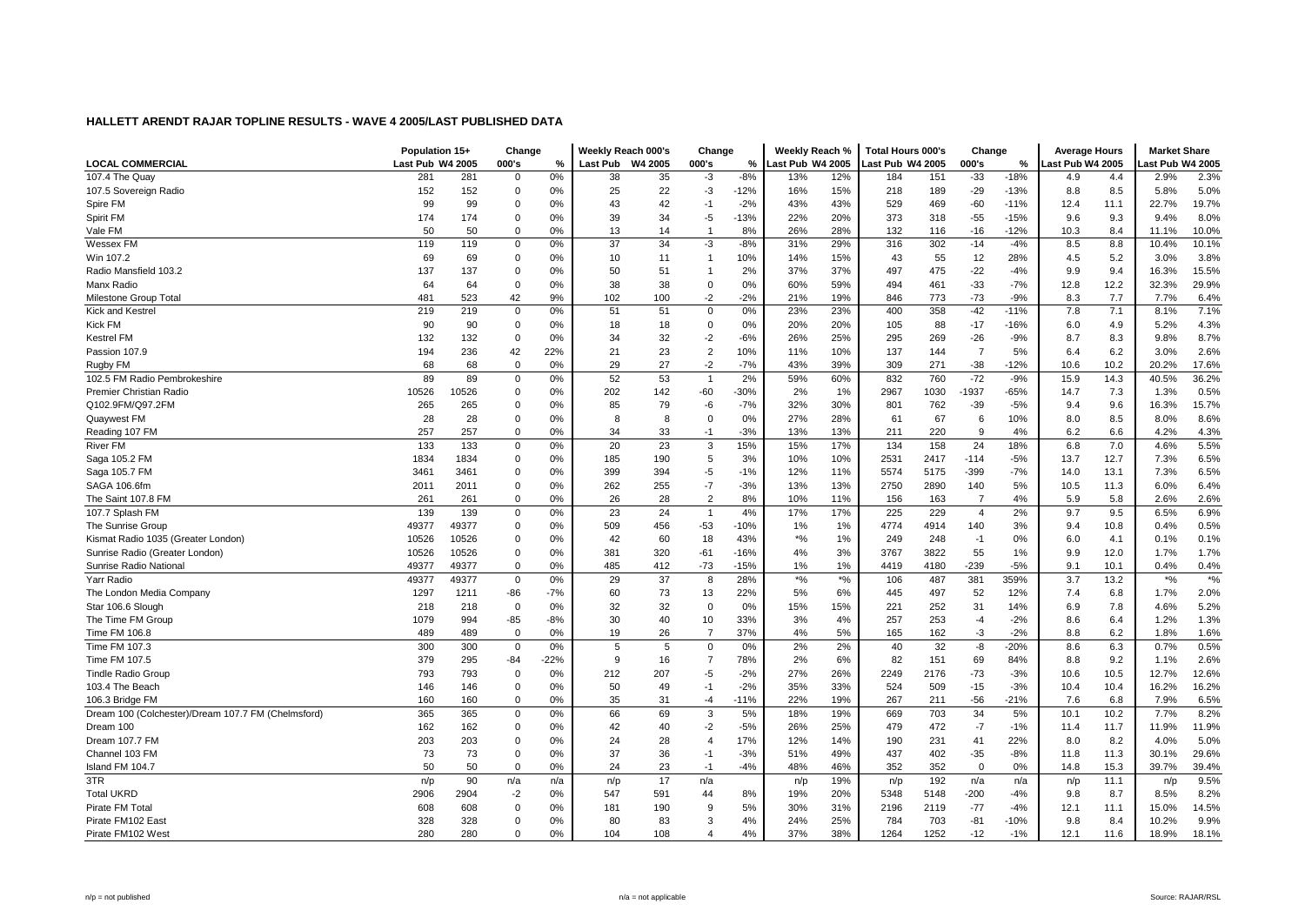|                                      | Population 15+   |       | Change         |       | Weekly Reach 000's |      | Change         |        | Weekly Reach %   |     | <b>Total Hours 000's</b> |       | Change         |        | <b>Average Hours</b> |      | <b>Market Share</b> |       |
|--------------------------------------|------------------|-------|----------------|-------|--------------------|------|----------------|--------|------------------|-----|--------------------------|-------|----------------|--------|----------------------|------|---------------------|-------|
| <b>LOCAL COMMERCIAL</b>              | Last Pub W4 2005 |       | 000's          | %     | Last Pub W4 2005   |      | 000's          | %      | Last Pub W4 2005 |     | Last Pub W4 2005         |       | 000's          | %      | Last Pub W4 2005     |      | ast Pub W4 2005.    |       |
| <b>Star Radio West</b>               | 803              | 800   | $-3$           | 0%    | 87                 | 96   | -9             | 10%    | 11%              | 12% | 875                      | 723   | $-152$         | $-17%$ | 10.0                 | 7.5  | 4.9%                | 4.1%  |
| Star Radio in Bristol                | 445              | 445   | 0              | 0%    | 44                 | 43   | -1             | $-2%$  | 10%              | 10% | 446                      | 308   | $-138$         | $-31%$ | 10.1                 | 7.2  | 4.6%                | 3.2%  |
| Star Radio in Cheltenham             | 141              | 141   | 0              | 0%    | 17                 | 18   |                | 6%     | 12%              | 13% | 102                      | 106   | $\overline{4}$ | 4%     | 6.1                  | 5.9  | 3.6%                | 3.6%  |
| Star Radio in North Somerset         | 123              | 123   | 0              | 0%    | 23                 | 23   | $\Omega$       | 0%     | 19%              | 18% | 273                      | 238   | $-35$          | $-13%$ | 12.0                 | 10.5 | 9.8%                | 8.5%  |
| Star Radio in Stroud                 | 91               | 91    | $\mathbf 0$    | 0%    | $\overline{7}$     | 8    |                | 14%    | 8%               | 9%  | 73                       | 91    | 18             | 25%    | 10.2                 | 11.0 | 4.1%                | 4.8%  |
| The County Sound Radio Network       | 546              | 546   | 0              | 0%    | 130                | 133  | 3              | 2%     | 24%              | 24% | 1107                     | 976   | $-131$         | $-12%$ | 8.5                  | 7.3  | 9.9%                | 8.3%  |
| 96.4 The Eagle                       | 546              | 546   | 0              | 0%    | 122                | 122  | $\Omega$       | 0%     | 22%              | 22% | 1048                     | 912   | $-136$         | $-13%$ | 8.6                  | 7.5  | 9.4%                | 7.8%  |
| County Sound 1566                    | 546              | 546   | 0              | $0\%$ | 12                 | 14   | $\overline{2}$ | 17%    | 2%               | 3%  | 59                       | 64    | -5             | 8%     | 4.8                  | 4.5  | 0.5%                | 0.5%  |
| <b>Total UKRD East</b>               | 454              | 454   | $\mathbf 0$    | 0%    | 100                | 105  | 5              | 5%     | 22%              | 23% | 1018                     | 959   | $-59$          | $-6%$  | 10.1                 | 9.1  | 11.2%               | 10.4% |
| Fen Radio 107.5                      | 70               | 70    | $\mathbf 0$    | 0%    | 12                 | 13   |                | 8%     | 17%              | 19% | 82                       | 96    | 14             | 17%    | 7.1                  | 7.2  | 5.4%                | 6.3%  |
| <b>KL.FM 96.7</b>                    | 136              | 136   | $\mathbf 0$    | 0%    | 54                 | 51   | -3             | $-6%$  | 40%              | 38% | 669                      | 588   | $-81$          | $-12%$ | 12.3                 | 11.4 | 19.9%               | 19.2% |
| Star Radio in Cambridge              | 263              | 263   | $\mathbf 0$    | 0%    | 38                 | 37   | $-1$           | $-3%$  | 15%              | 14% | 305                      | 257   | $-48$          | $-16%$ | 7.9                  | 7.0  | 5.6%                | 4.9%  |
| 96.2 The Revolution                  | 494              | 494   | 0              | 0%    | 50                 | 60   | 10             | 20%    | 10%              | 12% | 351                      | 468   | 117            | 33%    | 7.1                  | 7.8  | 3.5%                | 4.6%  |
| UTV Radio (inc. talkSPORT)           | 49377            | 49377 | 0              | 0%    | 3516               | 3441 | $-75$          | $-2%$  | 7%               | 7%  | 34733                    | 33476 | $-1257$        | $-4%$  | 9.9                  | 9.7  | 3.3%                | 3.1%  |
| UTV Radio (excl. talkSPORT)          | 6717             | 6718  | -1             | 0%    | 1437               | 1380 | $-57$          | $-4%$  | 21%              | 21% | 15676                    | 14353 | $-1323$        | $-8%$  | 10.9                 | 10.4 | 11.0%               | 10.1% |
| Imagine FM                           | 371              | 372   | $\overline{1}$ | 0%    | 45                 | 38   | $-7$           | $-16%$ | 12%              | 10% | 381                      | 390   | -9             | 2%     | 8.4                  | 10.2 | 4.5%                | 4.7%  |
| 107.6 Juice FM                       | 954              | 953   | $-1$           | 0%    | 155                | 143  | $-12$          | $-8%$  | 16%              | 15% | 1853                     | 1308  | $-545$         | $-29%$ | 12.0                 | 9.1  | 8.4%                | 5.9%  |
| Peak 107 FM                          | 390              | 390   | 0              | 0%    | 95                 | 100  | 5              | 5%     | 24%              | 26% | 893                      | 1293  | 400            | 45%    | 9.4                  | 12.9 | 10.0%               | 13.9% |
| The Pulse/Pulse Classic Gold         | 762              | 762   | 0              | 0%    | 166                | 163  | -3             | $-2%$  | 22%              | 21% | 1370                     | 1158  | $-212$         | $-15%$ | 8.3                  | 7.1  | 9.2%                | 8.0%  |
| The Pulse                            | 762              | 762   | $\mathbf 0$    | 0%    | 153                | 145  | -8             | $-5%$  | 20%              | 19% | 1123                     | 943   | $-180$         | $-16%$ | 7.4                  | 6.5  | 7.6%                | 6.5%  |
| <b>Pulse Classic Gold</b>            | 762              | 762   | 0              | 0%    | 46                 | 45   | $-1$           | $-2%$  | 6%               | 6%  | 247                      | 215   | $-32$          | $-13%$ | 5.4                  | 4.8  | 1.7%                | 1.5%  |
| Q96                                  | 687              | 690   | 3              | 0%    | 50                 | 28   | $-22$          | $-44%$ | 7%               | 4%  | 310                      | 170   | $-140$         | $-45%$ | 6.2                  | 6.1  | 2.5%                | 1.3%  |
| Signal One & Signal Two              | 769              | 769   | $\mathbf 0$    | 0%    | 293                | 277  | $-16$          | $-5%$  | 38%              | 36% | 4178                     | 4082  | $-96$          | $-2%$  | 14.3                 | 14.7 | 23.5%               | 23.8% |
| Signal One                           | 769              | 769   | 0              | 0%    | 273                | 265  | -8             | $-3%$  | 35%              | 34% | 3229                     | 3264  | 35             | 1%     | 11.8                 | 12.3 | 18.2%               | 19.0% |
| Signal Two                           | 769              | 769   | $\mathbf 0$    | 0%    | 78                 | 67   | $-11$          | $-14%$ | 10%              | 9%  | 950                      | 818   | $-132$         | $-14%$ | 12.2                 | 12.2 | 5.4%                | 4.8%  |
| 107.4 Tower FM                       | 412              | 412   | $\mathbf 0$    | 0%    | 79                 | 71   | -8             | $-10%$ | 19%              | 17% | 640                      | 494   | $-146$         | $-23%$ | 8.1                  | 6.9  | 7.1%                | 6.0%  |
| UTV Radio - South Wales              | 917              | 917   | $\Omega$       | 0%    | 249                | 237  | $-12$          | $-5%$  | 27%              | 26% | 3125                     | 2596  | $-529$         | $-17%$ | 12.6                 | 11.0 | 15.3%               | 12.8% |
| Total Swansea Sound/96.4 FM The Wave | 504              | 504   | 0              | $0\%$ | 177                | 176  | -1             | $-1%$  | 35%              | 35% | 2093                     | 1809  | $-284$         | $-14%$ | 11.9                 | 10.3 | 19.1%               | 16.4% |
| 96.4 FM The Wave                     | 504              | 504   | $\mathbf 0$    | 0%    | 130                | 135  | 5              | 4%     | 26%              | 27% | 1323                     | 1248  | $-75$          | $-6%$  | 10.2                 | 9.2  | 12.1%               | 11.3% |
| Swansea Sound - 1170 MW              | 504              | 504   | $\mathbf 0$    | 0%    | 70                 | 67   | $-3$           | $-4%$  | 14%              | 13% | 770                      | 561   | $-209$         | $-27%$ | 11.0                 | 8.4  | 7.0%                | 5.1%  |
| <b>Valleys Radio</b>                 | 413              | 413   | $\mathbf 0$    | 0%    | 72                 | 61   | $-11$          | $-15%$ | 17%              | 15% | 1032                     | 787   | $-245$         | $-24%$ | 14.3                 | 12.9 | 10.9%               | 8.6%  |
| Radio Wave 96.5 FM                   | 228              | 228   | $\mathbf 0$    | 0%    | 66                 | 69   | 3              | 5%     | 29%              | 30% | 729                      | 699   | $-30$          | $-4%$  | 11.0                 | 10.1 | 15.1%               | 14.5% |
| Wave 102 FM                          | 155              | 155   | $\mathbf 0$    | 0%    | 28                 | 29   |                | 4%     | 18%              | 18% | 312                      | 318   | 6              | 2%     | 11.0                 | 11.1 | 10.6%               | 10.6% |
| 102.4 Wish / 107.2 Wire              | 713              | 713   | $\mathbf 0$    | 0%    | 154                | 157  | 3              | 2%     | 22%              | 22% | 1503                     | 1407  | $-96$          | $-6%$  | 9.7                  | 8.9  | 10.3%               | 9.6%  |
| 107.2 Wire FM                        | 240              | 240   | 0              | 0%    | 52                 | 57   | 5              | 10%    | 22%              | 24% | 433                      | 422   | $-11$          | $-3%$  | 8.2                  | 7.4  | 8.9%                | 8.1%  |
| 102.4 Wish FM                        | 496              | 494   | $-2$           | 0%    | 108                | 110  |                | 2%     | 22%              | 22% | 1215                     | 1094  | $-121$         | $-10%$ | 11.3                 | 9.9  | 12.2%               | 11.1% |
| 107.7 The Wolf                       | 422              | 422   | $\Omega$       | 0%    | 56                 | 60   | $\Delta$       | 7%     | 13%              | 14% | 414                      | 384   | $-30$          | $-7%$  | 7.4                  | 6.4  | 5.6%                | 4.7%  |